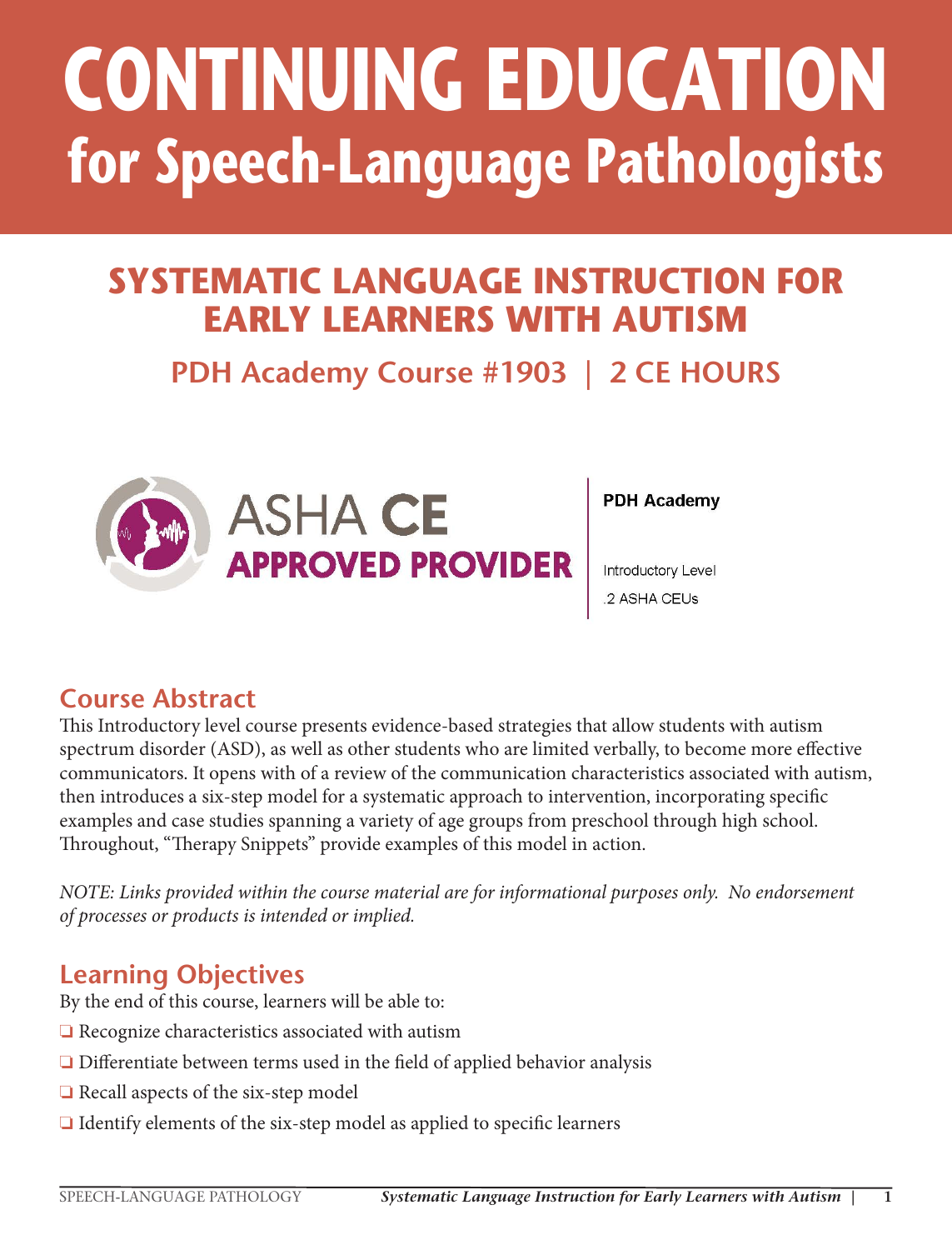### **Timed Topic Outline**

- I. Introduction (15 minutes) Vocabulary Refresher
- II. Collaboration (5 minutes)
- III. Assessment (10 minutes) Standardized Measures, Non-standardized Measures, Naturalistic Observation
- IV. Goal Setting (5 minutes)
- V. Embedded Communication Intervention (5 minutes)
- VI. Robust Data Collection (10 minutes) Data Binder Review
- VII. Specific Progress Reporting (5 minutes)
- VIII. Examples: Maverick and Hank (30 minutes)
	- IX. Case Studies (20 minutes)
	- X. Conclusion, References, and Exam (15 minutes)

### **Delivery Method**

Correspondence/internet self-study with interactivity, including a provider-graded final exam. *To earn continuing education credit for this course, you must achieve a passing score of 80% on the final exam.*

### **Accessibility and/or Special Needs Concerns?**

Contact customer service by phone at (888)564-9098 or email at support@pdhacademy.com.

### **Course Author Bio and Disclosure**

Rosemarie Griffin, MA, CCC-SLP, BCBA, COBA, is a licensed speech-language pathologist, board certified behavior analyst, and product developer. She completed her Master's degree at Kent State University, her education specialist degree in school administration at Cleveland State University, and coursework leading to licensure as a board certified behavior analyst at the University of North Texas. Since 2003, Mrs. Griffin has worked as a speech-language pathologist and has held positions at the Cleveland Clinic Lerner School and at the STARS program (Specialized Teaching for students with Autism and Resources Services) with the Geauga County Educational Service Center. A move to Texas allowed Mrs. Griffin to become an autism facilitator and support specialist for Leander Independent School District in Austin, Texas. Currently she splits her time between KidsLink and a local public school system.

Mrs. Griffin is a member of the adjunct faculty at Kent State University in Kent, Ohio. She is fully licensed by both the Ohio Board of Speech Pathology and Audiology and the Ohio Department of Education, and she is a certified member of the American Speech-Language-Hearing Association (ASHA). She is also fully licensed by the Behavior Analyst Certification Board and by the Ohio Board of Psychology. Mrs. Griffin is passionate about lecturing on effective communication services for students with autism and has done so for many organizations, including the Ohio Speech-Language-Hearing Association, Milestones, and SpeechPathology.com. She is also the creator of the Action Builder Cards for systematic language instruction.

The material found in *Systematic Language Instruction for Early Learners with Autism* is © ABA Speech LLC, http://www.abaspeech.org/. It is licensed to PDH Academy for the purposes of continuing education.

DISCLOSURES: Financial – Rosemarie Griffin's work is available for purchase at SpeechPathology.com and ABA Speech LLC, and she received a stipend as the author of this course. Nonfinancial – No relevant nonfinancial relationship exists.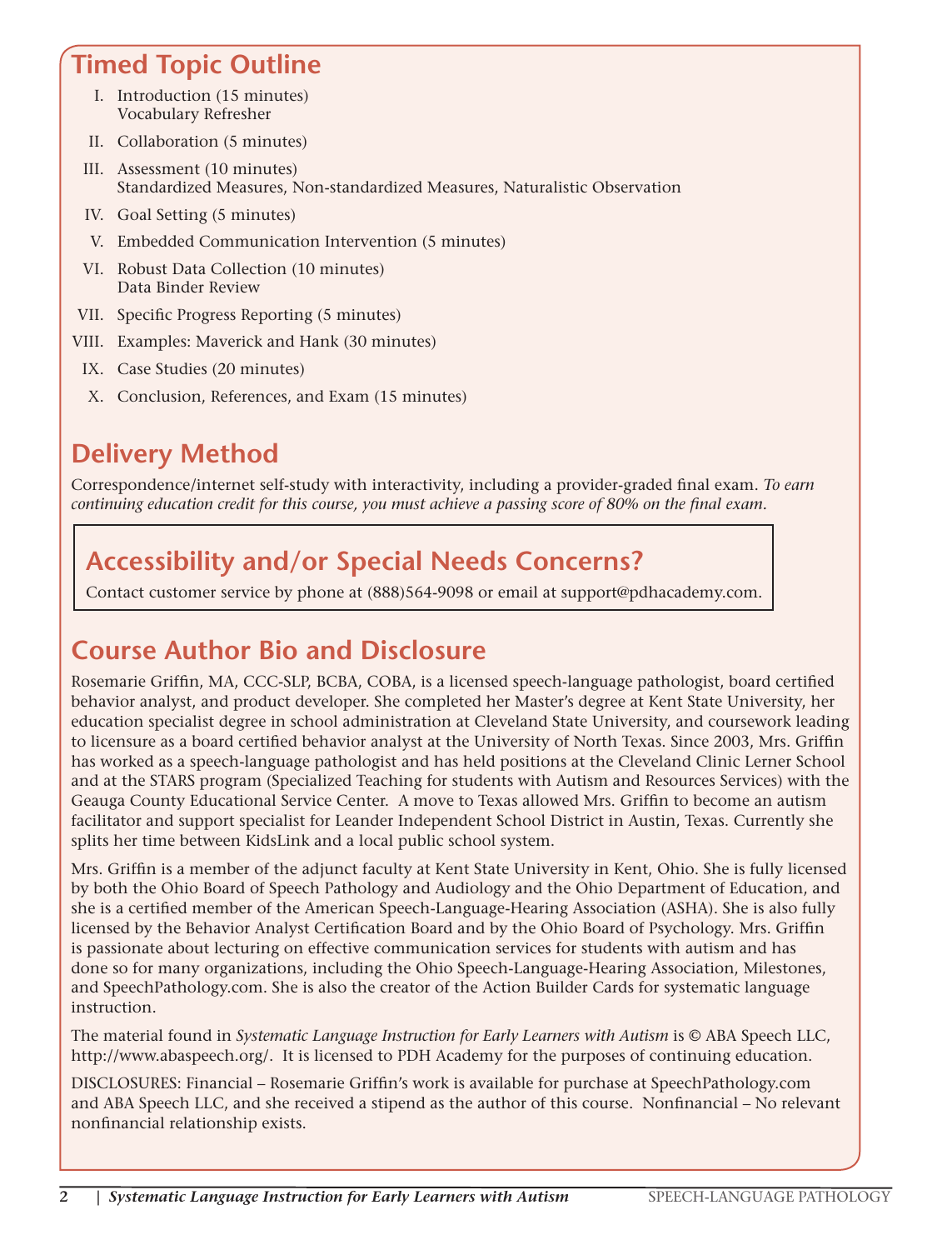### **Introduction**

Per the section of the American Speech-Language-Hearing Association (ASHA)'s Practice Portal discussing autism (n.d.), "autism spectrum disorder (ASD) is a neurodevelopmental disorder characterized by deficits in social communication and social interaction and the presence of restricted, repetitive behaviors. Social communication deficits include impairments in aspects of joint attention and social reciprocity, as well as challenges in the use of verbal and nonverbal communicative behaviors for social interaction. Restricted, repetitive behaviors, interests, or activities are manifested by stereotyped, repetitive speech, motor movement, or use of objects; inflexible adherence to routines; restricted interests; and hyper- and/or hypo-sensitivity to sensory input." This definition is consistent with the diagnostic criteria for ASD as described in the Diagnostic and Statistical Manual of Mental Disorders, 5<sup>th</sup> edition (DSM-5: American Psychiatric Association, 2013).

The U.S. Centers for Disease Control and Prevention (CDC, 2018) report finds the prevalence of ASD is at one in 59 children, and the range of communication impairment in children with autism varies widely. Whatever the level of impairment, autism will most likely have a significant impact on a learner's ability to communicate with the world.

This course focuses on the child who has limited or emerging verbal skills. This child is starting to, and/or is growing confident in, using the skills to communicate their wants and needs across the day. They are now working on acquiring the ability to use language for a variety of reasons (to label, to fill in the blank for familiar phrases, to imitate new words, to follow directions, etc.).

We will consider strategies to help this child strengthen their overall communication skills, using a six-step model that includes collaboration, assessment, goal setting, embedded communication intervention, robust data collection (including data binder review), and specific progress reporting. Whether you are a preschool-based therapist or working with students at the high school level, implementation of this model can help you provide functional therapy for students who are limited verbally.

#### **Vocabulary Refresher**

Within this course, we will discuss terms and strategies that may be new or unfamiliar to you. The bulk of these terms come from the field of applied behavior analysis.

Applied Behavior Analysis: The science in which tactics derived from the principles of behavior are applied to improve socially significant behavior and experimentation is used to identify the variables responsible for the improvement in behavior (Cooper, Heron, Heward 2007).

Data: The results of measurement, usually in quantifiable

form; in applied behavior analysis, data refers to the measure of some quantifiable dimension of a behavior (Cooper, Heron, Heward, 2007).

*Gideon is able to play a turn taking game with a peer for a duration of 10 minutes with an average of 2 gestural prompts.*

*Sally is able to answer the personal safety question "What is your name?" with 80% accuracy.* 

Discrete Trial Teaching (DTT): DTT refers to a systematic form of intervention which is commonly included with other treatment approaches/procedures to teach individuals diagnosed with ASD a variety of skills. Each discrete trial consists of three primary components: (a) a discriminative stimulus (e.g., an instruction from the therapist); (b) a response by the learner; and (c) a consequence (i.e., reinforcement or punishment) facilitated by the therapist based upon the learner's response. An optional fourth step is a therapist providing a prompt, prior to the learner's response, which increases the likelihood of the student responding correctly (Leaf et al 2016).

*Joe is working on labeling giraffe. (a) The discriminative stimulus is instruction from the therapist, who is holding up a picture of a giraffe and asking "What is it?" (b) The response from the learner is the label "giraffe." (c) The consequence is reinforcement from the therapist in the form of verbal praise: "That is a giraffe – great job!"*

Generalization: The occurrence of a target behavior in a non-training situation after training (Barbera & Rasmussen, 2007).

*A student learns to label "juice" in the classroom, and subsequently labels it while out to eat with his parents at a restaurant.*

*A student learns to request "playing blocks" with a speech therapist, and later requests "playing blocks" at home with her parents.*

Natural Environment Teaching: The child's current interest or motivation controls the teaching activity. Teaching targets are weaved into play and other enjoyable activities (Barbera & Rasmussen, 2007).

*A student has a goal to label common farm animals: cow, duck, and pig. The speech therapist addresses this goal during a play based activity, working on the targets and taking data while playing with a farm toy and farm animals. This playbased activity would be referred to as targeting these skills within a natural environment teaching framework.* 

Pairing: The process of using valuable reinforcers to condition people, materials, and environments to become reinforcing (Barbera & Rasmussen 2007).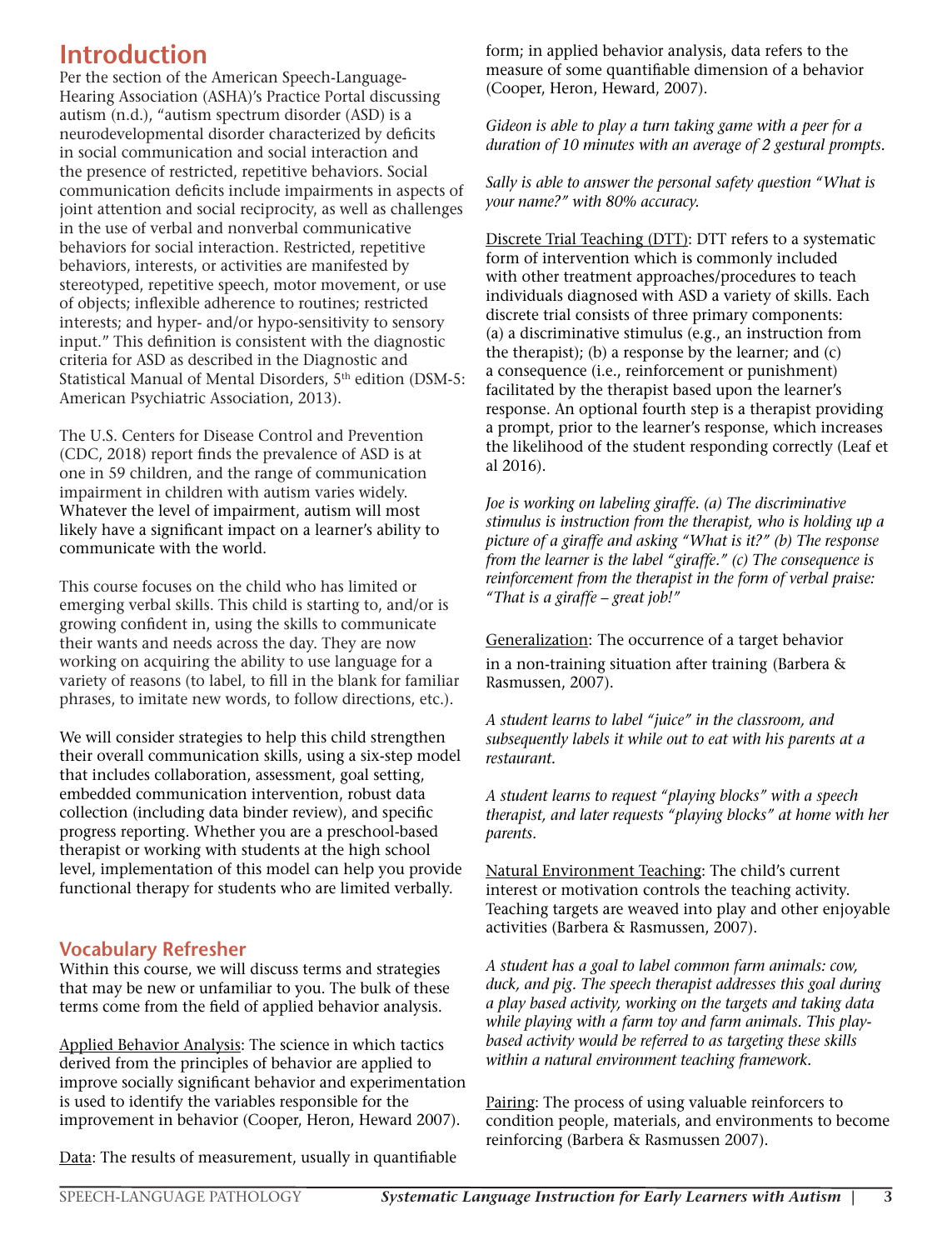*When working with a student it is important to take time to pair. This will be a very individualized process for each student: the therapist finds out what the student really enjoys or what they are reinforced by, and uses these items to condition people, materials, and environments to become reinforcing. For example, if a student loves bubbles, we will want to make sure that bubbles are available across materials, environments, and people.* 

Task Analysis: Task analysis is a commonly-used approach to extract detailed information about a task. Performing a task analysis and obtaining a good understanding of the task(s) a person or team needs to accomplish is important for designing or redesigning the system, the proper environment, technology, training, and allocating functions to human and /or machine to support safe and efficient completion of the task (e.g., Annett, 2004).

*A task analysis can be used to teach many different skills. For example, the grid below breaks down the process of checking out a book using a task analysis.* 

| Date | Skill                    | Data |
|------|--------------------------|------|
|      | Walk to the library      | Y N  |
|      | Look for a book          | Y N  |
|      | Pick 1-2 books           | Y N  |
|      | Walk to the self scanner | Y N  |
|      | Get out library card     | Y N  |
|      | Scan card                | Y N  |
|      | Put in password          | Y N  |
|      | Scan book(s)             | Y N  |
|      | Get receipt              |      |

Verbal Behavior: Behavior whose reinforcement is mediated by a listener; includes both vocal-verbal behavior (e.g. saying "water please" to get water) and nonvocal-verbal behavior (pointing to a glass of water to get water). Encompasses the subject matter usually treated as language and topics such as thinking, grammar, composition, and understanding (Cooper, Heron, Heward 2007).

Verbal Operants: The conceptual basis for many effective language-training programs is B. F. Skinner's 1957 analysis of verbal behavior behavior. Skinner described several elementary verbal operants including mands, tacts, intraverbals, echoics, and listener behavior (Kelley et al 2007).

*Manding*: A mand is a request. We start work on this operant to help increase a learner's spontaneous communication, encouraging them to ask for things that they want.

| <b>ANTECEDENT</b>                                                                            | <b>BEHAVIOR</b>                                                      | <b>CONSEQUENCE</b>                         |
|----------------------------------------------------------------------------------------------|----------------------------------------------------------------------|--------------------------------------------|
| Motivation                                                                                   | Verbal<br>response                                                   | Specific to<br>the learner's<br>motivation |
| After seeing a bear<br>Wanting to play farm<br>Seeing a food you like<br>Wanting a hula hoop | Saying "bear"<br>Saying "play farm"<br>Saying "eat"<br>Saying "hoop" |                                            |

*Tacting*: Involves labeling a picture, object, or action. Students may work on tacting to increase their expressive vocabulary.

| <b>ANTECEDENT</b>                           | <b>BEHAVIOR</b>      | <b>CONSEQUENCE</b>      |
|---------------------------------------------|----------------------|-------------------------|
| Non verbal<br>stimulus<br>(object, picture) | Verbal<br>response   | Social<br>reinforcement |
| Seeing a soccer ball                        | Saying "soccer ball" |                         |
| Seeing Subway                               | Saying "Subway"      |                         |
| Seeing a cat                                | Saying "cat"         |                         |
| Hearing a train                             | Saying "train"       |                         |

*Intraverbal:* Filling in the blank and answering questions are both examples of intraverbals. Intraverbals are the basis for reciprocal conversation. They are the building blocks for engaging verbally with others.

| <b>ANTECEDENT</b>                                      | <b>BEHAVIOR</b>                                            | <b>CONSEQUENCE</b> |
|--------------------------------------------------------|------------------------------------------------------------|--------------------|
| Someone's<br>verbal behavior                           | Verbal<br>behavior<br>(does not<br>match other<br>learner) | Social             |
| Hearing "A, B, C, $\frac{1}{2}$ "<br>Hearing "Twinkle, | Saying "D"                                                 |                    |
| twinkle, little _"<br>"What is your                    | Saying "star"                                              |                    |
| mom's name?'<br>"What drink do                         | "Lainey"                                                   |                    |
| you like?"<br>"Favorite sport?"                        | "Juice"<br>"Basketball"                                    |                    |

*Echoic*: Repeating what is heard, usually immediately. Work on echoics can help a learner say many different functional words. Echoics can also be worked on to systematically address saying different sounds and syllable shapes.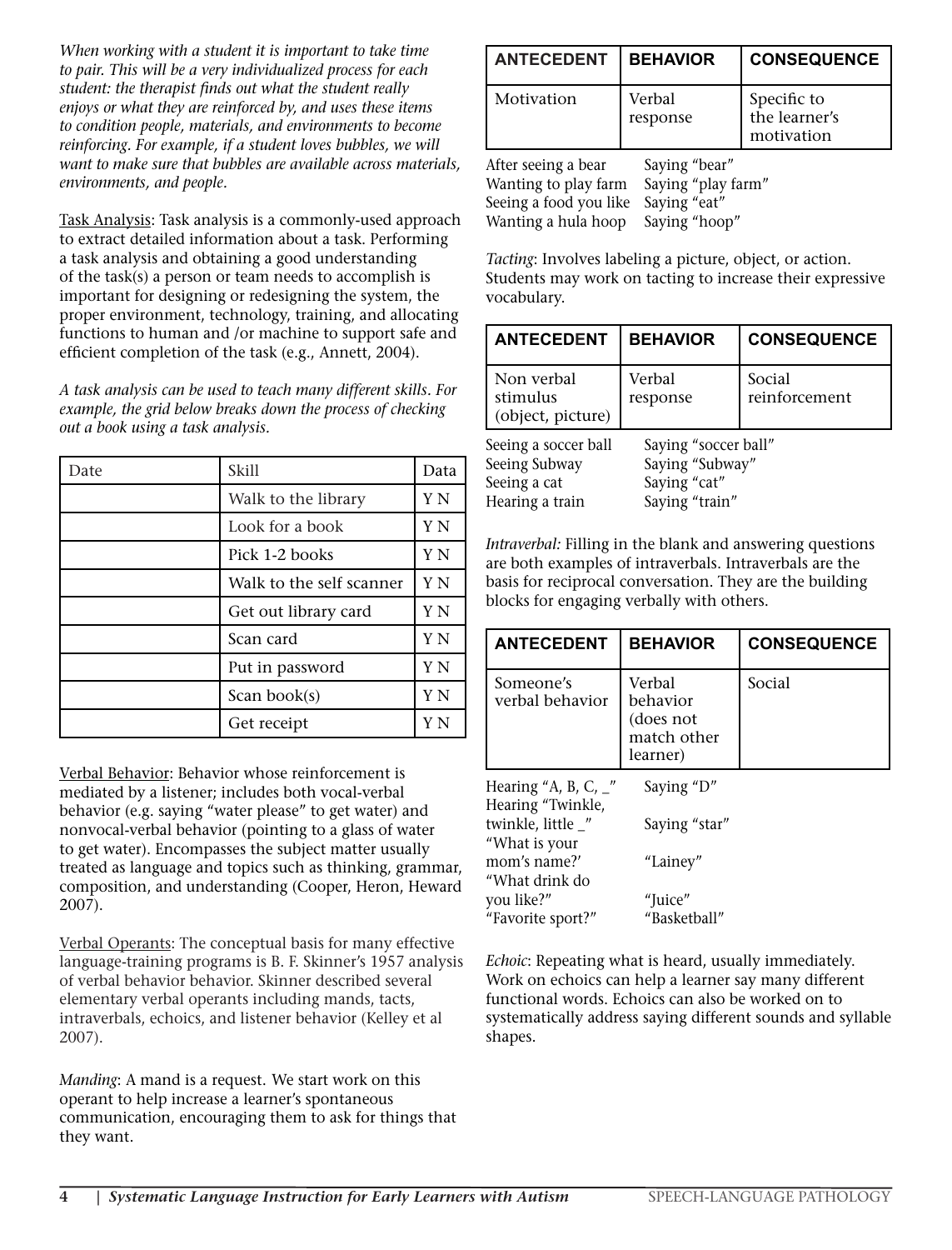| <b>ANTECEDENT</b>                                      | <b>BEHAVIOR</b>                                     | <b>CONSEQUENCE</b> |
|--------------------------------------------------------|-----------------------------------------------------|--------------------|
| Someone's<br>verbal behavior                           | Verbal<br>behavior<br>(does match<br>other learner) | Social             |
| "Say hello"<br>"Say mine"<br>"Say shhhh"<br>"Say move" | "Hello"<br>"Mine"<br>"Shhhhh"<br>"Move"             |                    |

*Listener Behavior:* Following instructions or complying with a request – walking to the nurse's office when given the direction "Please take this to the nurse's office," for example. We work on this skill set to increase overall receptive language skills.

| <b>LANTECEDENT</b>           | <b>BEHAVIOR</b>          | CONSEQUENCE |
|------------------------------|--------------------------|-------------|
| Someone's<br>verbal behavior | Non-verbal<br>compliance | Social      |

"Please get the

| paper towels."      | Gets the paper towels |
|---------------------|-----------------------|
| "Grab the pencil."  | Grabs a pencil        |
| "Go to the office." | Goes to the office.   |
| "Circle the $T''$   | Circles the T         |
| "Pick a game."      | Picks a game          |

#### *Putting it all together: JUICE*

*Mand – wants juice and says "drink juice" Tact – sees juice and says "juice" Intraverbal – answers the question "What is your favorite drink?" with the word "juice" Echoic – repeats "juice" upon hearing the word "juice" Listener Behavior – follows the direction "get the juice"*

Video Modeling: Video modeling involves the learner viewing videos of a model demonstrating a target skill. According to the National Professional Development Center on Autism Spectrum Disorders (2011), video modeling is an evidence-based intervention for individuals with ASD in elementary through middle school.

*Using a video model can be a powerful teaching tool for students: before they begin a targeted task, they would first watch a video of the task being completed video. For example, a student about to practice walking to the office with a calm body to do their mail job would view a video of another student doing so.*

### **Collaboration**

ASHA encourages interprofessional and collaborative practice, and the Interprofessional Education Collaborative (2016) lists four main areas of competency for this type of practice:

- 1. Values/Ethics: work with individuals of other professions to maintain a positive working relationship
- 2. Roles/Responsibilities: use your own area of expertise as well as the other team members' to appropriately assess and treat student needs
- 3. Interprofessional Communication: communicate with the special education team and family in a responsive manner that supports a team approach
- 4. Teams/Teamwork: work together to plan and implement programs that are effective, efficient, and helpful for your student

These four areas are pillars of collaboration that can help our students increase their overall communication skills in a more comprehensive manner. They sound wonderful on paper, but can be harder to implement in the real world. Below are some real life strategies that I implement to build rapport with team members and support collaborative practices:

Is there someone new to the team? Make sure to introduce yourself and your role. It sounds simple, but it's surprising how often this step is missed!

Is there an outside consultant helping out with a portion of the child's intervention? Often students with more complex needs may be working with outside consultants or private therapists. Touch base with this person and review any recommendations that they may have. Being able to collaborate with these professionals is key for continuity of services and the generalization of skills.

Does your student work with a one on one paraprofessional? If so, see if that paraprofessional can stay for a portion of your speech therapy session, so you can model how to work on communication-based programming. There are many teachable moments that can be captured across a student's school day, and the modeling will help them continue to work on communication-based programming programming when you are not present.

Are you keeping an open line of communication with your student's parents? Parent communication is another important aspect of collaboration: without adequate information, parents can quickly become upset or worried that all is not well with the intervention programming. Each school and each system will have their own set of expectations related to this point, and following the protocol to the best of your ability when communicating with parents is essential.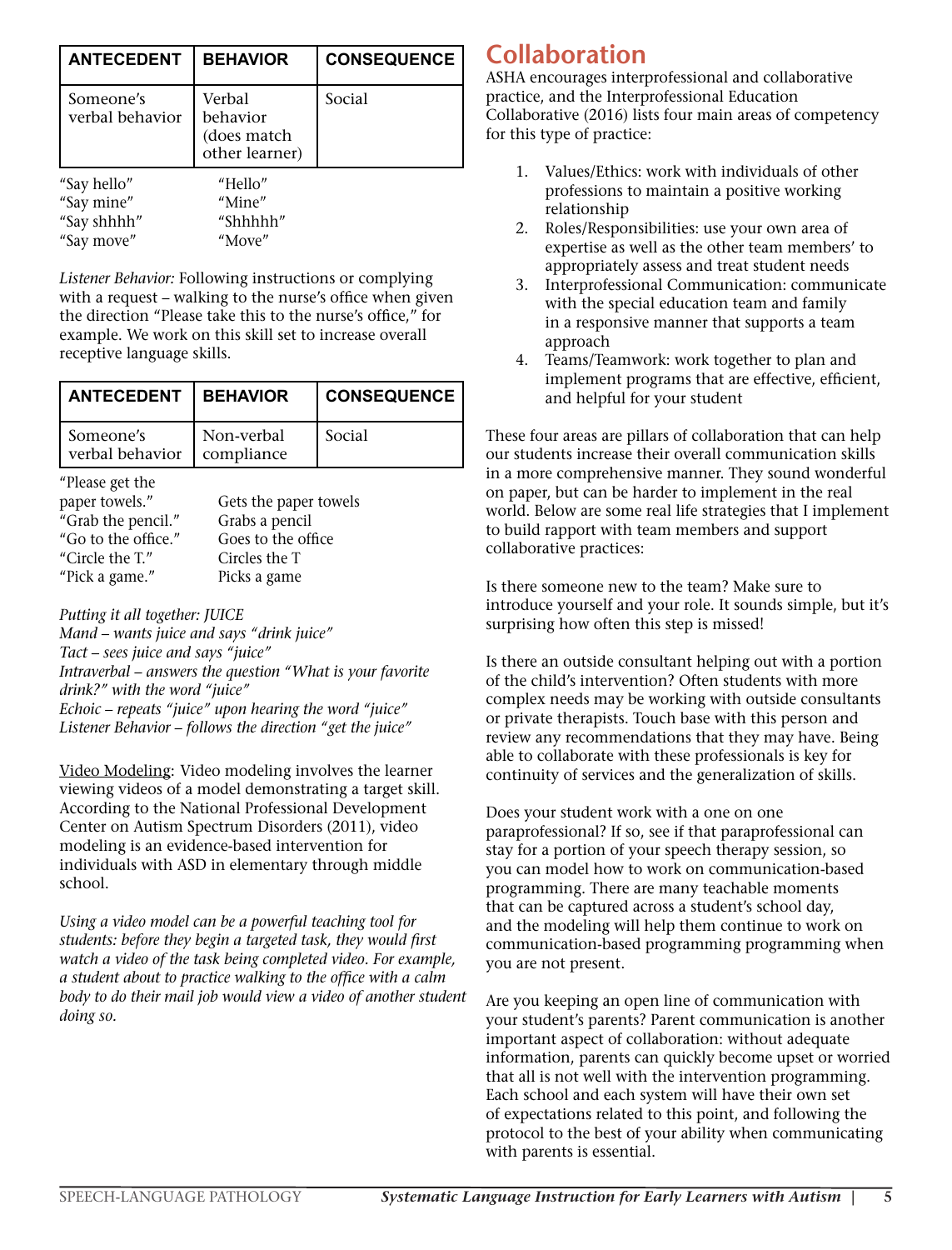Is there time in all of your schedules to meet or plan with other members of the team? For many this is not a possibility. I have gone high tech this past year: instead of meeting face-to-face about student goals or how to implement specific programming, I make a video with my school-issued iPad. I then upload this video to our district Google drive and share it with the professionals on the student's team, parents included. When face-to-face meetings are not an option, this is an effective strategy to discuss specific student programming.

Are all providers aware of the student's communication goals? Develop a daily data sheet to use for your student's communication programming, and share it among all team members. This sheet is essential to student growth and progress: it gives all providers information about the student's goals across curricular areas, helping them to feel more comfortable supporting these goals throughout the school day. (We will discuss the daily data sheet in more depth later in the course.)

### **Assessment**

The "Autism" section of the ASHA Practice Portal notes that a speech language pathologist typically will assess the following areas for a learner with autism or more complex needs: receptive language, expressive language, literacy skills, social communication, conversational skills, and speech prosody (ASHA Practice Portal 2018).

Assessment for students with autism and other complex needs can be challenging. Tests (both standardized and non-standardized) may not capture the skills we need to assess, while observations can be difficult to schedule. Ultimately, including all of them – standardized measures, non-standardized measures, and naturalistic observations – will give us a more complete picture of each student's communication skills, and help the team develop functional, communication-based goals.

#### **Standardized Measures**

Standardized measures are empirically-developed evaluation tools with established reliability and validity (ASHA Practice Portal 2018). The American Educational Research Association (AERA 1999) cites the defining characteristics of a standardized test to be (a) consistency in test materials, (b) use of specific administration procedures, and (c) use of specific and consistent scoring rules. In other words, a standardized test is administered and scored in an identical manner regardless of who is taking it; this allows for a comparison among the children who have taken the test.

Standardized measures can be a good tool to help us learn more about a student's speech and language skills. However, the unique behavior, motivation, and attentional problems found in many children with autism may interfere with the demands of the formal testing situation required for standardized tests (Condouris 2003). If your student is able to engage in this type of testing, some of the common standardized speech and language measures that may be incorporated into your assessment include:

Peabody Picture Vocabulary Test, Fourth Edition (PPVT–4) A measure of receptive vocabulary of Standard American English, by Lloyd M. Dunn, PhD, and Douglas M. Dunn, PhD. The Fifth Edition, by Douglas M. Dunn, PhD, is due in late 2018 (Pearson 2018). This is a good measure to gain valuable information about a student's receptive vocabulary skills – information that can be used to plan future intervention targets.

#### Expressive One-Word Picture Vocabulary Test, Fourth Edition (EOWPVT–4)

Assesses a child's expressive vocabulary skills, by Nancy A. Martin, PhD, and Rick Brownell, MA. Developing the ability to label a variety of items is an important skill for our students. This test can give you information about your student's ability to label pictures, which can help gauge your student's ability to label in general.

#### Clinical Evaluation of Language Fundamentals, Fifth Edition (CELF–5)

A comprehensive battery of tests that provides a streamlined, flexible approach to language assessment, by Elisabeth H. Wiig, PhD, Eleanor Semel, EdD, and Wayne A. Secord, PhD (Pearson 2018). This comparatively extensive evaluation gives detailed information about students' overall receptive and expressive skills.

#### Preschool Language Scale, Fifth Edition (PLS-5)

An interactive, play-based assessment that provides comprehensive information about language skills for children at high risk for moderate-to-severe language delays, by Irla Lee Zimmerman, PhD, Violette G. Steiner, BS, and Roberta Evatt Pond, MA (Pearson 2018). The PLS-5 is a good tool if you are working with students who are younger in age, as it looks at early developmental language skills.

#### **Non-standardized Measures**

Non-standardized measures may also help us get a better snapshot of a student's communication skills, strengths, and weaknesses. Assessments that I have found to be helpful in my practice include:

#### Communication Matrix

If you are working with a student who is very limited in their language, the Communication Matrix, described as "a free assessment tool to help families and professionals easily understand the communication status, progress, and unique needs of anyone functioning at the early stages of communication or using forms of communication other than speaking or writing," can be a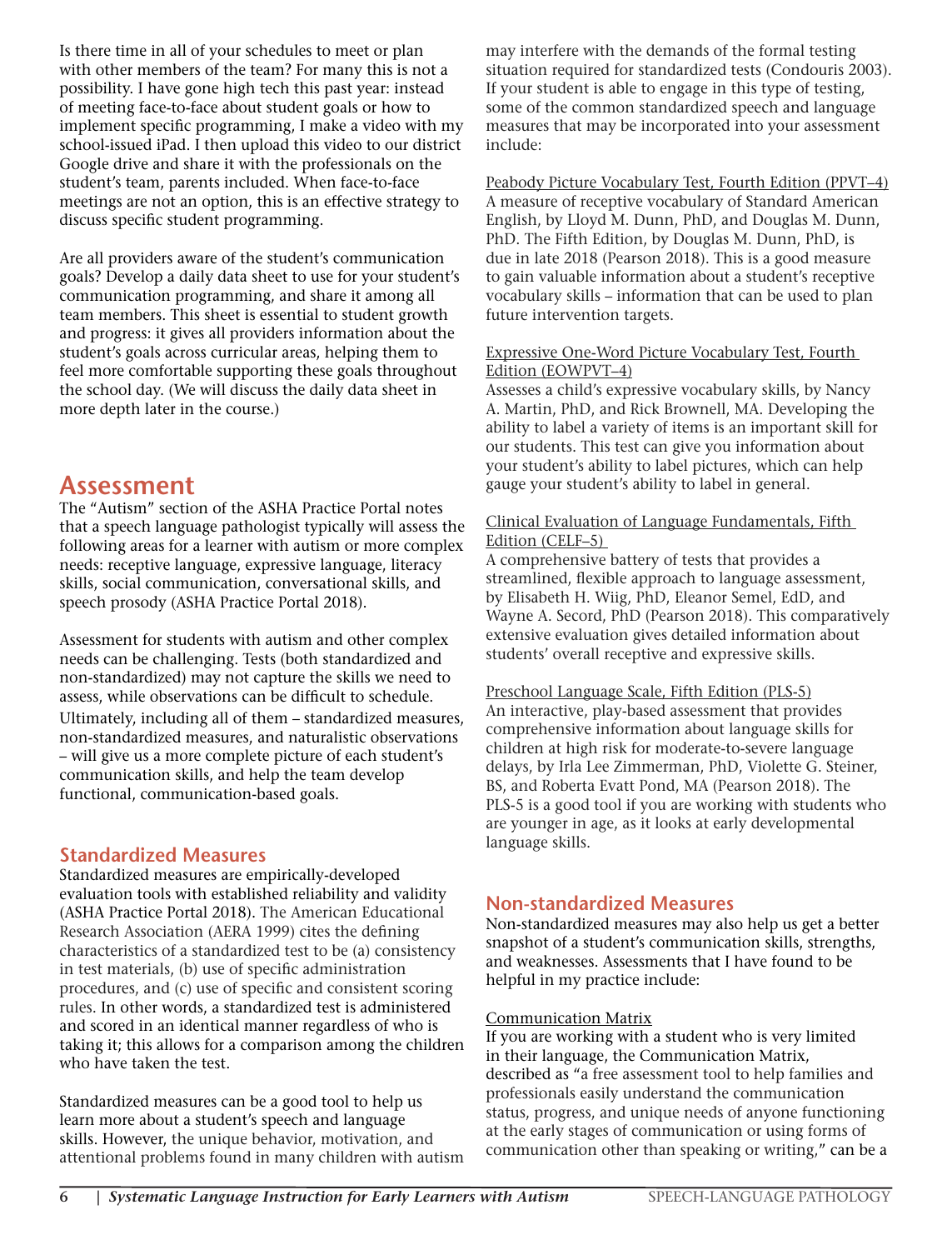good starting point. Directed by Dr. Charity Rowland, the Matrix addresses many skills, including but not limited to requesting, greeting, labeling, and commenting, and also poses questions about how the student is currently interacting. Register for a free account at https:// communicationmatrix.org/.

#### Verbal Behavior Milestones Assessment and Placement Program (VB-MAPP)

Another really robust and specific measure is the VB-MAPP by Dr. Mark Sundberg, which requires a background in verbal behavior as outlined by Skinner. The assessment addresses skills across three developmental levels (0-18 months, 18-30 months, 30-48 months). It yields information regarding a variety of skills including but not limited to requesting, labeling, receptive language skills, match to sample, play skills, social skills, motor imitation, echoic imitation, fill in the blanks, answering questions, classroom and group skills, reading, writing, and math. This assessment is available in a book format or in an app format from http://www.avbpress.com/ (pricing varies).

Functional Communication Profile – Revised (FCP-R) A tool that may be more familiar to those in the field of speech pathology is the functional communication profile. The Functional Communication Profile-Revised, by Larry I. Kleiman, MA, assesses communication effectiveness in people with developmental delays. It evaluates eleven major skill categories of communication and related aspects, including sensory, motor, behavior, attentiveness, receptive language, expressive language, pragmatic/social, speech, voice, oral, and fluency. The profile does not yield standard scores; rather, it is an informal instrument that provides information as to where the individual subject is performing.

#### Assessment of Functional Living Skills (AFLS)

The AFLS gathers important information on students who are in middle school, high school, or beyond. Created by Dr. James W. Partington, Ph.D., BCBA-D of Partington Behavior Analysts and Michael M. Mueller, Ph.D., BCBA-D of Stimulus Publications, it is comprised of six individual assessments including Basic Living Skills, Home Skills and Community Participation Skills, School Skills, Independent Living Skills and Vocational Skills. The AFLS gathers information about, but not limited to, basic communication, grooming, clothing, laundry, leisure, housekeeping and chores, community knowledge, social awareness, social skills, technology, core academics, problem solving, basic work skills, office skills, and landscape. As such, it is a comprehensive evaluation of how a student is functioning in areas of everyday life, and can be used by many of the different professionals on a student's team.

#### **Naturalistic Observation**

Naturalistic observation of the student in at least one other, less-structured environment can yield important information regarding social communication, conversational skills, and overall communication and behavior skills. For example, if you are assessing a preschool aged student, consider centers time or morning meeting; if assessing a student who is older, a small group lesson, lunch, or a special class may be a good time. This observation will help to make our assessment more comprehensive and well rounded.

Each student you work with will be different and will have different needs. Using a combination of standardized, non-standardized, and informal observation tools will help the team develop a well designed assessment protocol. When the assessment is complete and shared, it is now time to goal set!

### **Goal Setting**

Goals provide a "road map" for the specific skills and strategies that will be included within a treatment program (Diehm 2017). When possible, setting shared goals allows us as a team to have a more narrow focus for our students. When the team is engaging in collaborative services and a number of goals are shared, we can help our students make progress and help them to generalize their skills to a variety of environments and people. Their being able to use the communication skill outside of the therapy, in the larger school or community environment, is *our* main goal as a therapy provider.

Setting goals that are easily understood and measurable is essential.

*Sal will label actions (a total of 20) with 90% accuracy, over 2 consecutive sessions.*

*Julian will use 5 comments within a 10 minute group with no more than 1 prompt, over 2 consecutive sessions.* 

Take into consideration the following:

- Does the goal include what skill will be captured?
- Does the goal include a quantity for the skill learned? Let's look at this point more closely. When we are working with students with more complex needs, we should often include a quantity: this allows us to demonstrate progress on a larger skill. For example, we might have a goal that says "Alesha will label items (a total of 12) with 90% accuracy, over 2 consecutive sessions." If Alesha is limited verbally and labeling is a difficult skill for her, this may be a skill she works on for longer than one school year. However, by using a quantity, we can demonstrate that progress has been made, even if we need to set another labeling goal for subsequent school years.
- Does the goal include how you will measure accuracy?
- Accuracy can include a percentage or a prompt level.
- Does the goal include a time frame for mastery? In other words, does the student need to attain accuracy over a specific number of sessions to meet mastery?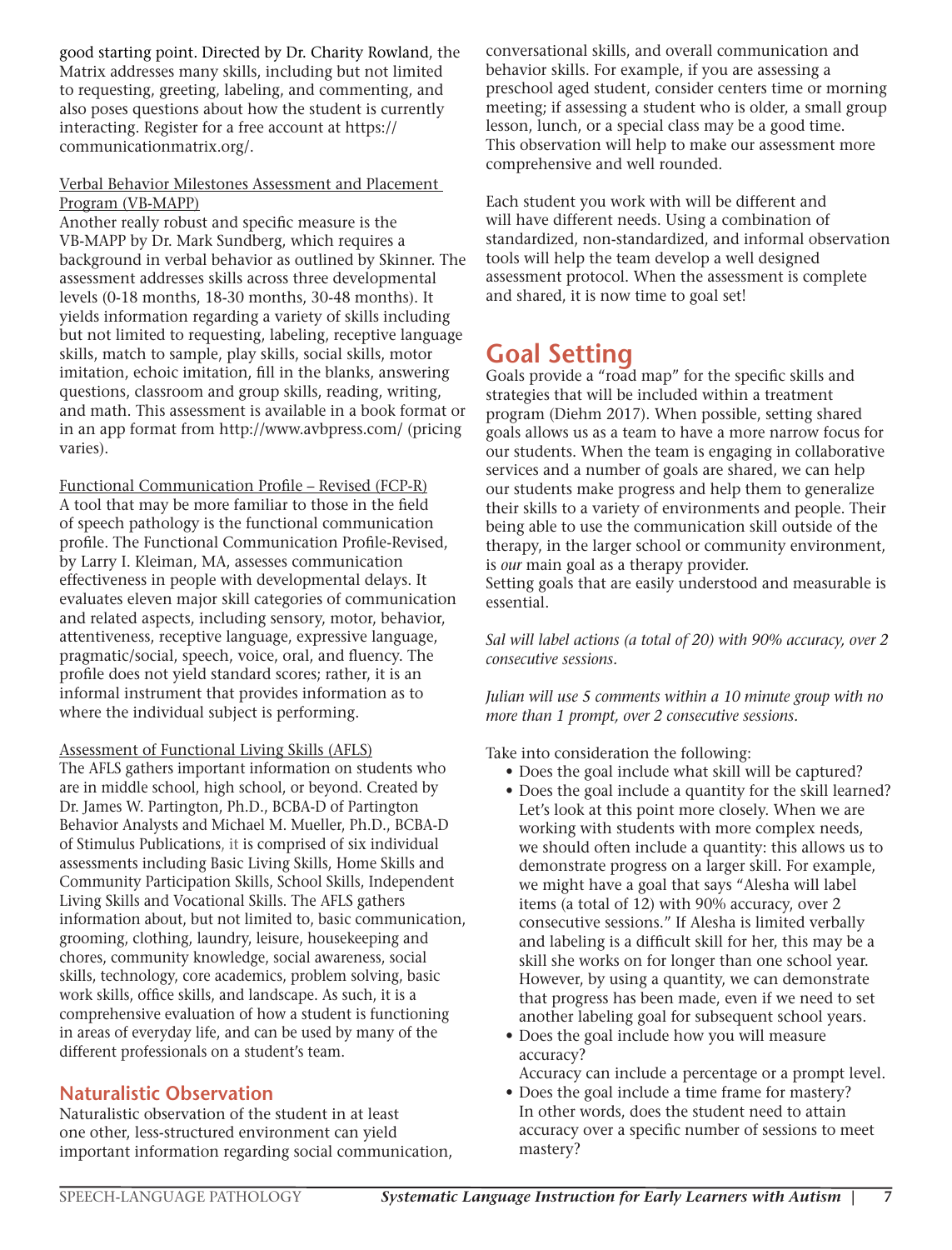### **Embedded Communication Intervention**

A very important component of this framework is embedded communication intervention. "Embedded" means that instruction on communication targets takes place across the learner's day and is supported by other professionals on the team. This type of instruction allows the student to have more opportunities to practice the skill. It also helps us plan for the generalization of skills, as the student will be working with a variety of people in a variety of locations.

An aspect of embedded communication intervention that can be overwhelming at first is staff training. All staff who will work with the student on communication programming will need a level of training, so that they feel confident in working on the communication targets. Each staff member will have a different background and will require different levels of support.

When training staff, I follow a behavioral skills training model (Miltenberger 2008). Behavioral skills training is comprised of four steps: instructions, modeling, rehearsal, and feedback. So if, for example, I were training staff on how to work on a labeling target with a student, the process would be as follows:

1. Instructions: The therapist describes labeling, and how to work on this skill.

- 2. Modeling: The therapist models how to work on this skill.
- 3. Rehearsal: The staff repeatedly practices working on this skill.
- 4. Feedback: The therapist praises the staff, and gives feedback as needed to clarify the application of this skill within the educational setting.

In my experience, following the above model will help the staff to fully understand how to work on communication programs over the course of each learner's day.

### **Robust Data Collection**

Another important aspect of this collaborative service model is a robust data collection system. While all students on your caseload may not require this level of data collection, it is best practice for students receiving more intensive intervention. The following systematic data collection system is typical for learners who have autism or more complex communication disorders:

1. Each student who has intensive programming should have a daily data sheet, which includes all of the student's goals and targets. It is shared with all members of the team. This cohesive document is an efficient way to capture data on student goals, and enables all team members to work on communication targets more easily.

 $B = 4.4$ 

#### **Data Sheet**

#### Children was all

#### www.abaspeech.org

| Student name:                        |                                                                                                  |                                                                                                                             | <u>ətali initials:</u>                                                         | Date: The contract of the contract of the contract of the contract of the contract of the contract of the contract of the contract of the contract of the contract of the contract of the contract of the contract of the cont |
|--------------------------------------|--------------------------------------------------------------------------------------------------|-----------------------------------------------------------------------------------------------------------------------------|--------------------------------------------------------------------------------|--------------------------------------------------------------------------------------------------------------------------------------------------------------------------------------------------------------------------------|
| Labeling common<br>actions           | Student will label<br>pictures of<br>common actions:<br>"What is/are he,<br>she, they<br>doing?" | Student will<br>expressively<br>identify the<br>targeted action                                                             | $+ -$<br>÷ -<br>÷ -<br>٠.<br>$+ -$<br>÷ -<br>$+ -$<br>$+ -$<br>$+ -$<br>÷ -    |                                                                                                                                                                                                                                |
| Simple sentence<br>creation          | Student will<br>make a sentence                                                                  | Student will<br>create a simple<br>sentence<br>containing the<br>pronoun "they"                                             | $+ -$<br>۰.<br>÷ -<br>$+ -$<br>$+ -$<br>÷ -<br>$+ -$<br>. .<br>÷ -<br>$+ -$    |                                                                                                                                                                                                                                |
| Intraverbals - fill<br>in the blanks | Student will fill<br>in the blank of a<br>familiar phrase                                        | Student will use<br>a word that<br>makes sense to<br>fill in the blank<br>for the<br>following<br>phrase: "A dog<br>says ." | $+ -$<br>$+ -$<br>$+ -$<br>. .<br>$+ -$<br>$+ -$<br>$+ -$<br>. .<br>÷ -<br>÷ - |                                                                                                                                                                                                                                |

**CALLES SUSANIAL**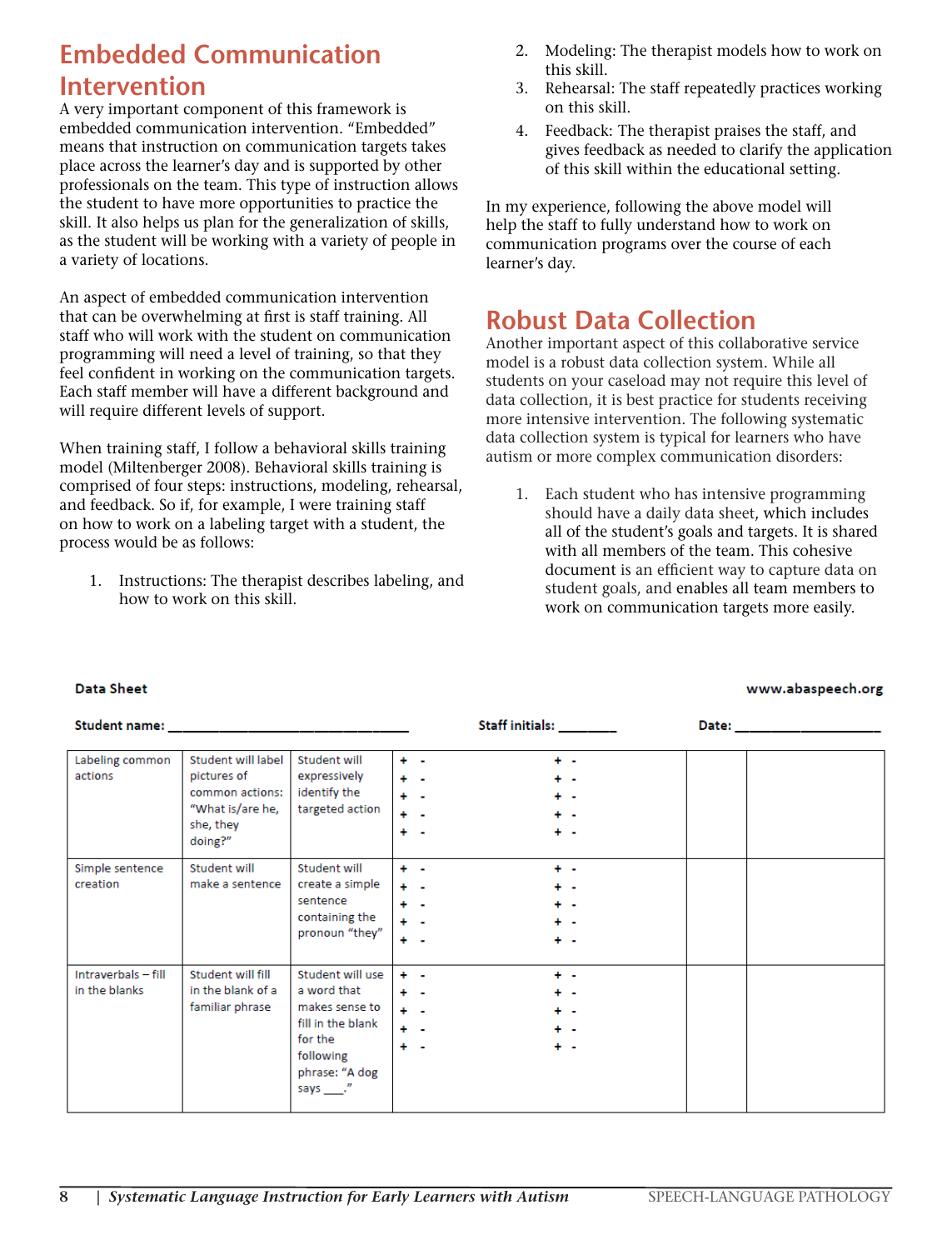2. Each student should also have a data binder. Included in this binder is a section for each goal on the IEP (individualized education plan).

Each section should have a task sheet stating the overall goal, the current targets, the date they were introduced, and the date they were mastered.

| <b>Task Sheet</b> | www.abaspeech.org |
|-------------------|-------------------|
|                   |                   |

| <b>Target</b> | <b>Baseline</b> | <b>Met Criterion</b> |
|---------------|-----------------|----------------------|
|               |                 |                      |
|               |                 |                      |
|               |                 |                      |
|               |                 |                      |
|               |                 |                      |
|               |                 |                      |
|               |                 |                      |
|               |                 |                      |
|               |                 |                      |
|               |                 |                      |
|               |                 |                      |
|               |                 |                      |
|               |                 |                      |

Following each task sheet is a graph: at the end of each day, the data from the daily data sheet is graphed by a member of the educational team. This graph gives us a visual analysis of how a student is doing with a target.

For example, let's say that a student is working on labeling giraffe. The goal is written as follows: "Paul will label a variety of animals (a total of 12) with 100% accuracy, over 2 consecutive sessions."

The student baselined at 0% with labeling giraffe; over the next 10 sessions, giraffe was labeled with just 40%. Graphing this long duration at such a low percentage allows us to more clearly see that we need to analyze why the student is having difficulty, and to modify the intervention as appropriate.

On the flip side, if Paul were working on labeling giraffe and had the following data: baseline 0%, session 1 100%, session 2 100%, the graph would allow us to see clearly that a new labeling target should be addressed.

As always, specific data allows us to make informed decisions about student intervention, and report specific progress as well.

#### **Data Binder Review**

As we've discussed, when working with students with autism and other complex communication disorders, taking specific data frequently helps us guide our therapy and the student's overall intervention plan. As part of this process, working time into your schedule to review each student's data binder for goals related to communication is crucial to ensuring that what we are working on for each goal is a functional target for the student. (Personally, I have included this review in my service description in the IEP documents.)

Once a week, I sit down with each student's data binder. I analyze the progress met with each communication goal. If a goal has met mastery as stated in the IEP, I will write in a new goal: for example, if John is working on labeling "eating pizza" and has met the criterion stated in the IEP, I select another target for him to work on. Conversely, if a goal has been challenging for a student, I may write in suggestions for how to work on it differently so that the student learns the skill. After updating a student's data binder, I enter the new targets into the correct spot on the daily data sheet.

Time spent doing a data binder review will benefit the student and all involved in addressing communication goals with the student

### **Specific Progress Reporting**

Reporting specific progress on intervention targets to the other team members is vital to efficient communication: if a student is working with other outside providers (i.e. occupational therapist, physical therapist, board certified behavior analyst), it gives those providers insight into what specific targets are being addressed in therapy. It also allows the team to plan for the generalization of skills from the school environment to the home environment: if tutors or staff are coming into the home to work on programming from the school environment, specific information will be helpful (Note: each environment in which you work may have a predetermined timeline for when to report progress – be certain you know upfront what the expectations are.)

Let's take a look at the difference between specific progress reporting (helpful information) and vague progress reporting (unhelpful information):

Goal #1: When shown a picture, Mallory will label the place (a total of 12) with 90% accuracy, over 2 consecutive sessions.

Vague progress reporting: Mallory has been working hard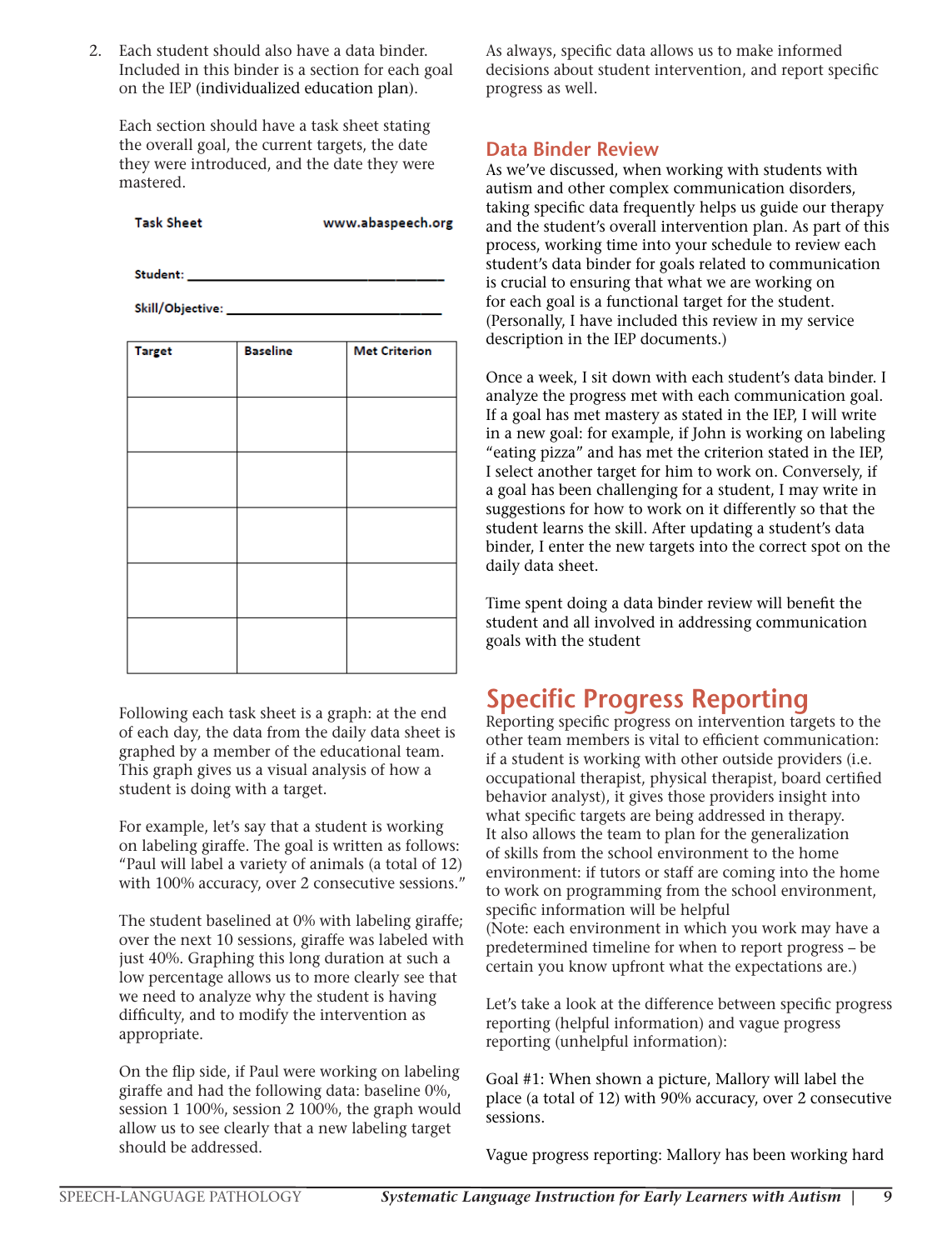on this target. She is able to complete this with 75% accuracy.

Specific progress reporting: Mallory is able to label the following places with 90% accuracy, over 2 consecutive sessions: hospital, Chipotle, dentist

Goal #2: When given a verbal one step direction, Mallory will follow the direction (a total of 10) without prompts, over 2 consecutive sessions.

Vague progress reporting: Mallory is doing well with this skill. She is able to follow 2 directions without prompts.

Specific progress reporting: Mallory is able to follow the directions "come here" and "throw away" without prompts, over 2 consecutive sessions.

Goal #3: When presented with a where question, Mallory will answer it with a logical answer (a total of 12 examples) with 90% accuracy, over 2 consecutive sessions.

Vague progress reporting: Mallory is able to answer where questions with 75% accuracy.

Specific progress reporting: Mallory is able to answer "where do you sleep," "where do you eat breakfast," and "where do you buy chips?" with 90% accuracy, over 2 consecutive sessions.

### **Examples: Maverick and Hank**

Now we'll apply the six-step model to two specific learners: Maverick, a 5 year old student in kindergarten, and Hank, a 14 year old student in middle school. Both students have a diagnosis of autism, and both are limited verbally.

The educational teams have worked to build rapport with Hank and Maverick. They have also paired the team members, environments, and materials with reinforcement, so Hank and Maverick work cooperatively in their work areas and classrooms.

We will follow their journey through collaboration, assessment, goal setting, embedded communication intervention, data collection, and progress reporting over a 9 week timeline.

#### **Maverick**

Maverick is a 5 year old student in kindergarten. He has a diagnosis of autism. He goes to a public school.

Collaboration: He receives school-based speech therapy, school-based occupational therapy, and special education services for academic subjects, has paraprofessional support 75% of the day, and has parents who are very

involved in his education.

Assessment: The team completed a comprehensive assessment including the VB-MAPP, the EOWPVT-4, and an informal observation of lunch, morning circle, and recess.

Per the assessment, Maverick is able to communicate his wants and needs throughout the day and is able to label his favorite items. He has difficulty with labeling actions, following one step directions, filling in the blank for familiar phrases, engaging in turn taking activities with others, and greeting exchange.

Goal Setting: The speech-language pathologist and special education teacher met to develop goals to target the above

skills. The resulting communication-based goals are:

When shown a picture, Maverick will label the action using the present progressive form (a total of 12) with 90% accuracy, over 2 consecutive sessions.

When given a verbal one step direction, Maverick will follow the direction (a total of 10) without prompts, over 2 consecutive sessions.

When presented with a fill in the blank phrase (i.e. ready, set, \_) Maverick will fill in the blank with a logical word (a total of 12 examples) with 90% accuracy, over 2 consecutive sessions.

When greeted by a familiar adult, Maverick will respond with a greeting (i.e. Hi, Hello) without prompts over 2 consecutive sessions.

During a 10 minute cooperative learning activity, Maverick will engage in a turn taking activity (i.e. modified Musical Chairs, modified Simon memory) with no more than 1 prompt, over 2 consecutive sessions.

Embedded Communication Instruction: The team members working on these targets include the special education teacher, speech-language pathologist, and a paraprofessional. The teacher and paraprofessional have received instruction from the speech-language pathologist on how to address each goal throughout the course of his day.

The following items describe how Maverick will work on each skill as listed above.

*Labeling actions:* Maverick is working on labeling actions using the present progressive form of the action. This is a new skill, and very difficult for Maverick. Due to these two factors, the team has decided to work on actions that are very motivating and preferred for him.

The current target is "eating." The team has prepared three pictures of eating: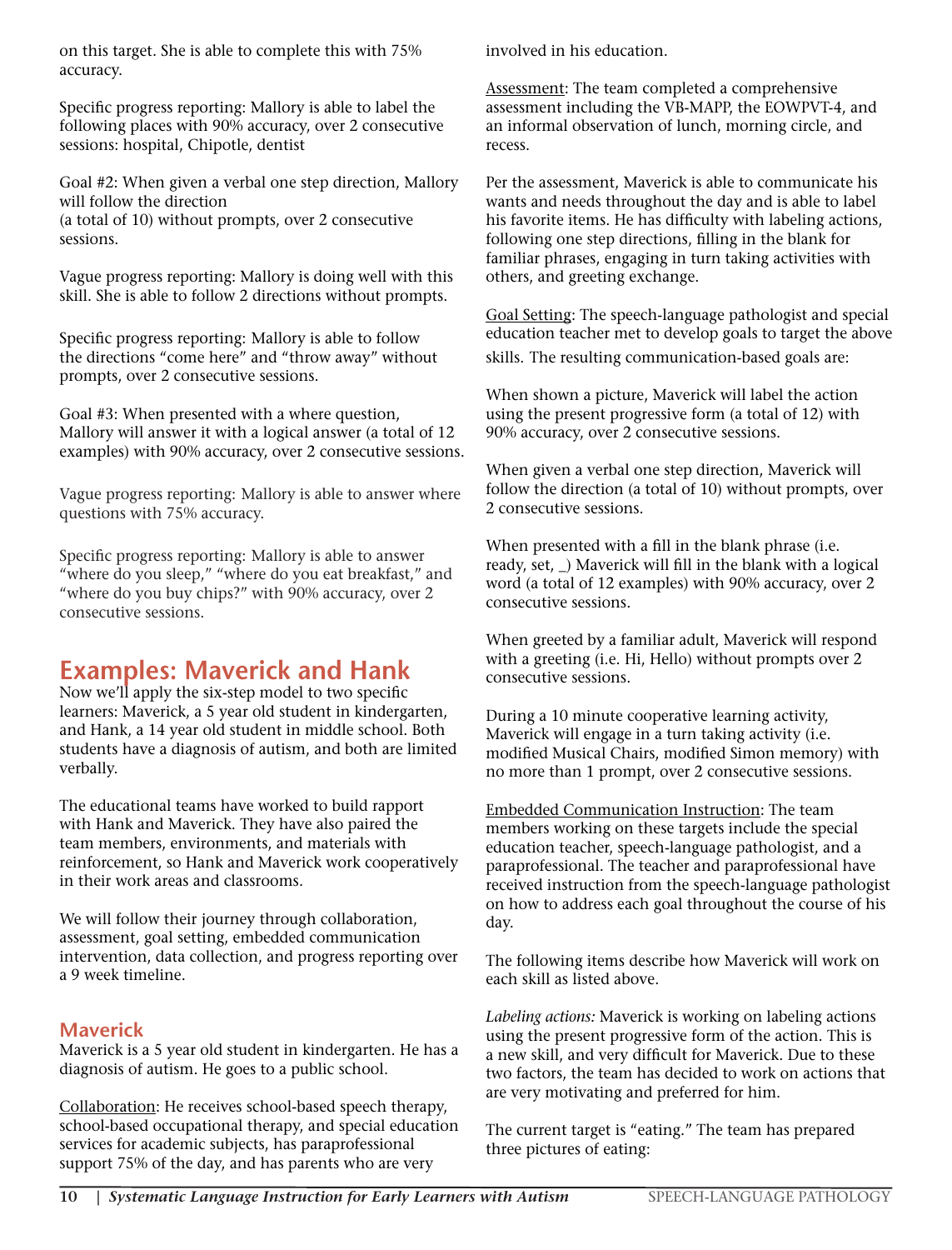- 1. A boy eating pizza
- 2. A girl eating broccoli
- 3. A woman eating fries

(The team chooses to use three pictures to embed work on generalization of the skill of labeling: planning ahead for generalization will eventually help him label a variety of pictures of actions he works on at school, for instance.)

#### THERAPY SNIPPET

SLP: Presents picture of boy eating pizza and says "What is he doing?"

Maverick: No answer

SLP: Presents picture of boy eating pizza and says "What is he doing? Eating."

SLP: Presents picture of boy eating pizza and says "What is he doing?"

Maverick: "Eating."

SLP: "Great work, he is eating! "

*Following one step directions:* Maverick is working on following one step directions. This skill is very difficult for Maverick; therefore, we are working on following directions within his classroom setting. Once Maverick has mastered following a variety of one step directions within the classroom setting, we will work on one step directions in other school-based settings.

Maverick is currently working on following the direction, "Pick a book."

#### THERAPY SNIPPET

The SLP and Maverick are standing by his book bin in the classroom. (Each student has a bin with their name on it which contains books that are of interest to them.) SLP: "Pick a book." Maverick: Picks a book in the book bin.

SLP: "Wow, great picking a book."

The SLP and Maverick walk to the group table in the classroom. The SLP reads the book to Maverick.

*Filling in the blank for familiar phrases:* Maverick is working on filling in the blank for familiar phrases. He really loves wind up toys and all things related to the farm. His current targets are:

- 1. Ready, set, \_
- 2. The cow says
- 3. Baa, baa says the \_

#### THERAPY SNIPPET

Maverick: Sees the bubbles in the therapy room and says "Bubbles."

SLP: "Yes, let's blow some bubbles." The SLP blows some bubbles.

Maverick: Pops the bubbles. He says "Bubbles."

SLP: Holds the bubble wand up and says "Ready, set, \_." Maverick: "Go."

SLP: Blows more bubbles.

Maverick: Pops the bubbles. Walks over to the farm toys and picks one up.

SLP: "Let's play with the farm." She sets up the farm

house and gives it to Maverick. She holds onto the farm animals.

Maverick: "Cow."

SLP: Hands the cow to Maverick.

Maverick: Plays with the cow toy for one minute. After a minute he looks at the SLP and says "Sheep."

SLP: "Here is the sheep." She hands Maverick the sheep. Maverick: Plays with the toys for another minute.

SLP: "Baa, baa says the \_. "

Maverick: "Cow."

SLP: "Baa, baa says the cow? Baa, baa says the \_. " Maverick: "Sheep."

SLP: "Great job, Maverick! The cow says \_."

Maverick: "Moo."

SLP: "That's right, the cow says moo."

*Responding to a greeting:* Maverick is working on consistently responding to a greeting from an adult, currently the paraprofessional that he works with, the speech-language pathologist, the occupational therapist, and the teacher. His attention is an area of weakness.

#### THERAPY SNIPPET

The speech language pathologist comes into the session and sits down next to Maverick. (The SLP makes sure to be in close proximity to Maverick when working on this goal – being closer physically makes it easier for him to pay attention to the person greeting him.)

SLP: "Hi." Maverick: "Hi."

The occupational therapist comes into the classroom and comes into Maverick's work area. OT: "Hi."

Maverick: "Hi."

*Turn taking:* Maverick is working on playing a modified game of UNO, a classroom favorite. The game is modified in that one blue, one red, one yellow, and one green card are put face up on the desk, while the other cards are put face down on the desk. He plays this game with one other peer four times a week during a small group activity time.

#### THERAPY SNIPPET

The speech therapist facilitates this group game in the classroom. SLP: "Okay, today we are going to play UNO. We will watch a little video about how to play it first." Turns on the video. Maverick: Watches the video. SLP: Assembles the cards. "Time to play." Maverick: Picks a red card. "Red one." Puts it on the red pile. Friend: Picks a green card. "I got a green one." Puts it on the green pile. SLP: "You are guys are doing great!" Maverick: Picks a red card. "Red again." Puts it on the red

pile Friend: Picks a yellow card. "I got a yellow one." Puts it on the yellow pile.

SLP: "Wow, you guys are good at this game!"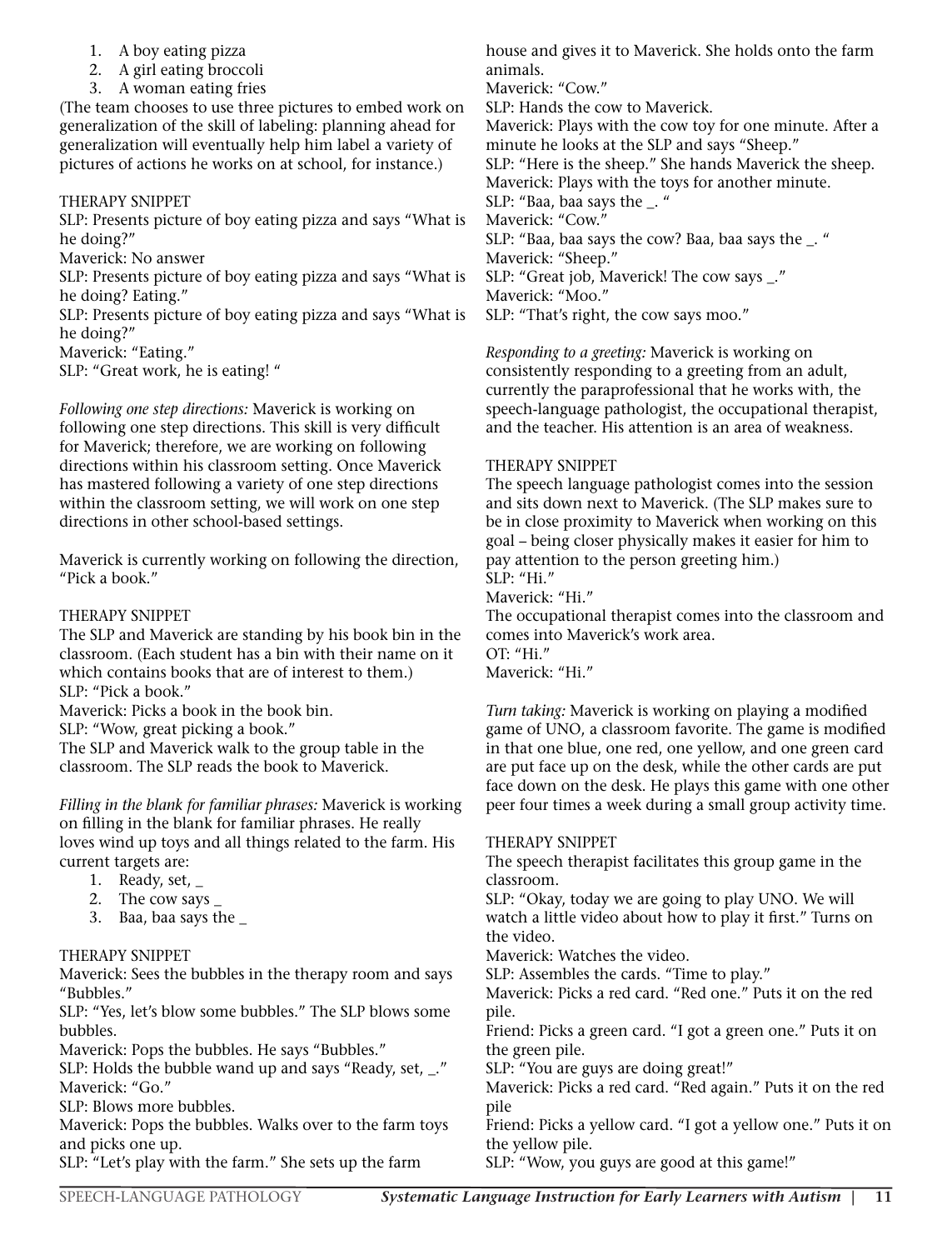#### Data Collection

Maverick's educational team members take data on a daily data sheet, which includes all of the goals from his IEP. It is uploaded onto a shared drive, so that all team members can see the document and update it as needed. The data is then graphed daily, to provide a visual analysis of Maverick's progress.

*Data Binder Review:* The speech therapist does a weekly binder review of Maverick's communication programs, and develops new targets as needed. For example:

When shown a picture, Maverick will label the action using the present progressive form (a total of 12) with 90% accuracy, over 2 consecutive sessions.

> Maverick is currently working on labeling the action "eating." He has labeled this action with 100% accuracy, over the past 2 consecutive sessions. The SLP recommends working on labeling the action "jumping." The classroom staff or teacher will gather three pictures of the action "jumping" to use for this program.

When given a verbal one step direction, Maverick will follow the direction (a total of 10) without prompts, over 2 consecutive sessions.

He is currently working on following the one step direction "Pick a book." This one step direction has been followed without prompts over 2 consecutive sessions. The SLP know that Maverick has been having trouble following the direction "Throw this away," so that is the next target that is chosen.

When presented with a fill in the blank phrase (i.e. ready, set, \_) Maverick will fill in the blank with a logical word (a total of 12 examples) with 90% accuracy, over 2 consecutive sessions.

Maverick is working on filling in the blank for familiar phrases. He really loves wind up toys and all things related to the farm. His current targets are "Ready, set, \_," "The cow says \_," and "Baa, baa says the \_." He is doing well with these targets, completing them with an average of 75% accuracy, over the past 5 sessions. He has not met mastery with these targets, so they will remain the same.

When greeted by a familiar adult, Maverick will respond with a greeting (i.e. Hi, Hello) without prompts over 2 consecutive sessions.

Maverick has met mastery with responding to greetings from a variety of adults without prompts over 2 consecutive sessions. The SLP recommends starting work on a more complex greeting sequence: answering the question "How are you?" when asked in conversation.

During a 10 minute cooperative learning activity, Maverick will engage in a turn taking activity (i.e. modified Musical Chairs, modified Simon memory) with no more than 1 prompt, over 2 consecutive sessions.

Maverick has demonstrated the ability to engage in the cooperative learning activity of modified UNO with peers for 10 minutes with no more than 1 prompt, over 2 consecutive sessions. The SLP recommends working on playing modified memory. She shares a video model that she has that can be used when working on this skill with Maverick.

#### Progress Reporting

Maverick's team develops a progress report for his programming every 9 weeks. Specific information is shared so that his parents and anyone else that may work with Maverick can help him generalize the skills he is working on at school into the natural environment.

#### **Hank**

Hank is a 14 year old student in eighth grade. He has a diagnosis of autism. He goes to a public school.

Collaboration: He receives school-based speech therapy, school-based occupational therapy, and special education services for academic subjects, has paraprofessional support 75% of the day, and has parents who are very involved in his education.

Assessment: The team completed a comprehensive assessment including the CELF–5, the FCP-R, and the AFLS. An informal observation of lunch and a field trip to the grocery store were also included.

Per the assessment, Hank is a verbal communicator. He is able to use phrases to communicate his wants and needs, can label preferred and functional items, can answer basic personal safety questions, and engage in a cooperative activity for 10 minutes without prompting. He has difficulty with labeling actions specific to vocational activities, answering social language questions, following multiple step directions, engaging in communication exchanges within a vocational setting, and with using an appropriate vocal volume when in a vocational setting.

Goal Setting: The speech-language pathologist and special education teacher met to develop goals to target the above skills. The resulting communication-based goals are:

When shown a picture of an action, Hank will label the action correctly (a total of 15) with 90% accuracy, over 2 consecutive sessions.

After performing an action during a vocational task, Hank will answer a question about the task (i.e. "What are you doing?" "Shredding paper.") with 90% accuracy, over 2 consecutive sessions.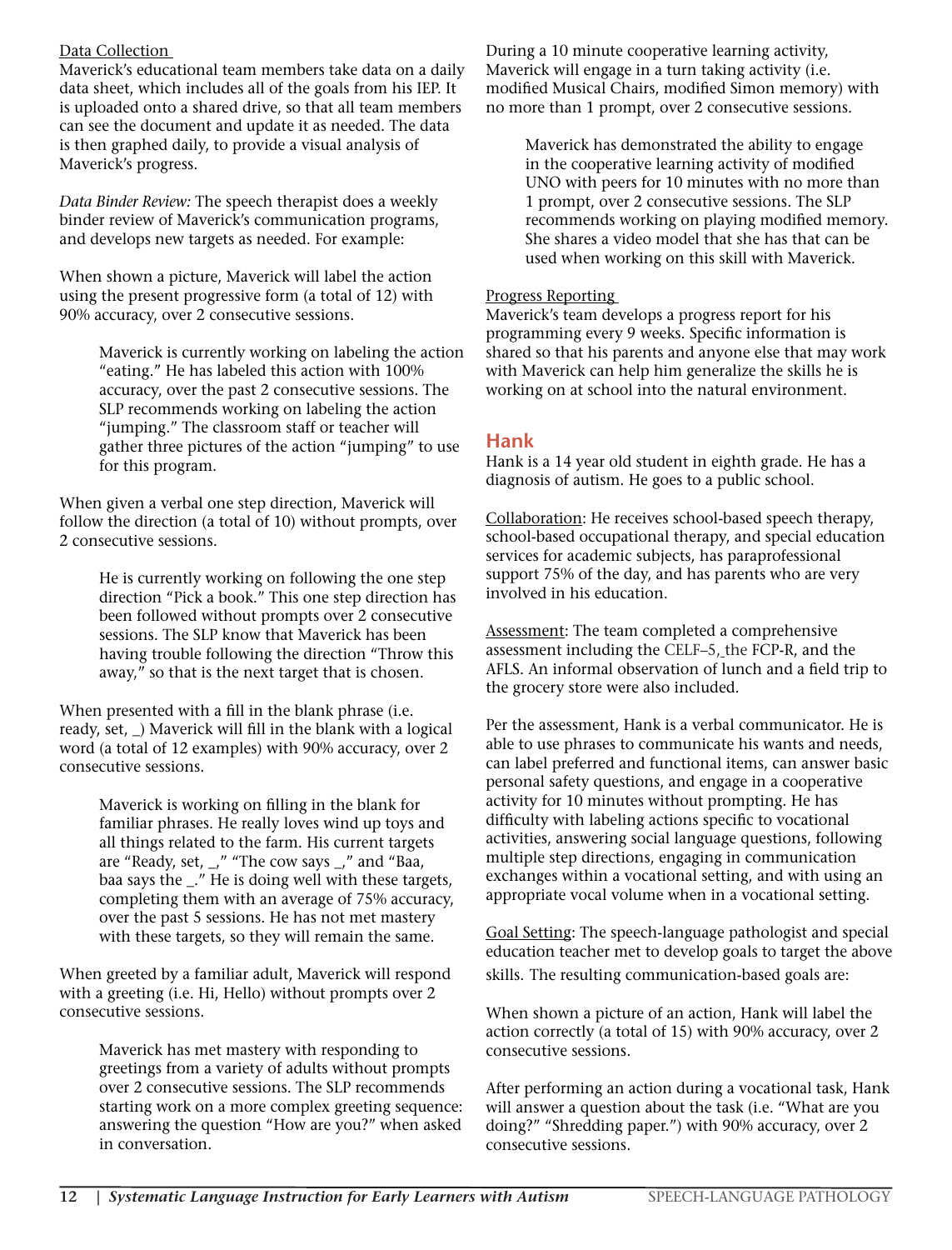When asked a question by an adult, Hank will respond with a logical answer (i.e. "What did you do last night?" "I watched a movie.") (a total of 15) without prompts, over 2 consecutive sessions.

When given a list containing 3 steps, Hank will follow the directions without prompts, over 2 consecutive sessions.

When engaged in a vocational activity, Hank will participate in a 2 step conversational exchange with an individual he encounters, without prompts, over 2 consecutive sessions.

When engaged in a vocational activity, Hank will use an appropriate vocal volume for the duration of the task with no more than 2 prompts.

When engaged in a community based outing, Hank will follow all steps of a task analysis, with no more than 1 prompt, over 2 consecutive sessions.

Embedded Communication Instruction: The team members working on these targets include the special education teacher, speech-language pathologist, and a paraprofessional. The teacher and paraprofessional have received instruction from the speech-language pathologist on how to address each goal throughout the course of his day.

The following items describe how Hank will work on each skill as listed above.

*Labeling actions:* Hank is at an age where a majority of his instruction deals with vocational activities, so he is working on labeling actions that pertain to them. He is currently completing a job rotation at an animal shelter that is close to the school he attends. One of his jobs is to sort the pet food donations that come into the shelter by brand. He is not able to label or describe the action of "sorting." This is his current target for labeling actions.

#### THERAPY SNIPPET

SLP: Presents picture of Hank sorting at his job. "What are you doing?"

Hank: "Food."

SLP: Presents picture of Hank sorting and says "What are you doing? Sorting."

SLP: Presents the picture again and says "What are you doing?"

Hank: "Sorting."

SLP: "That's right you are sorting."

SLP: Presents the picture again and says "What are you doing?" Hank: "Sorting."

SLP: "Great work!"

*Labeling actions after a vocational task:* Hank is working on labeling actions after an actual vocational task. This was chosen as it is a functional skill to be able to answer a question about a job that you are performing. Hank

is working on identifying that he is sorting when at the pet shelter. (Working on this task both when presented with a picture and when in the actual activity helps us plan for the generalization of Hank's language skills from the classroom setting to a vocational setting in the larger community environment.)

#### THERAPY SNIPPET

Hank's supervisor tells him that he will sort the food donations that have come in that week. Hank works on his sorting task for 15 minutes and then is given a 4 minute break. During the break time the SLP, who is visiting him at work, initiates the following exchange: SLP: "Hi Hank."

Hank: "Hi." SLP: "What work are you doing?" Hank: "Sorting." SLP: "Wow, that is great. Enjoy your break!"

*Social language questions:* Hank is working on answering social language questions. He is able to answer "What movie do you like?" and "What do you like to do for fun?" He is currently working on answering "What did you have for lunch?" This was chosen as it can be a question that he discusses with peers. The staff takes a picture of his lunch each day so that he can work on this social question in the afternoon.

#### THERAPY SNIPPET

SLP: "What did you have for lunch?" Hank: No answer. SLP: "What did you have for lunch?" She shows him a picture of what he had for lunch. "Pizza." SLP: "What did you have for lunch?" Hank: "Pizza." SLP: "Wow, that sounds yummy!"

#### *Following multiple-step directions:*

Hank is working on following a list containing three steps. He is following directions for getting items ready for group. Hank is given a list with text and pictures of items that he needs to gather: a marker, dry erase board, and UNO.

#### THERAPY SNIPPET

SLP: "Okay, Hank, it is time for group." She hands him the list and points to each item. "Get a marker, get the dry erase board, and get UNO."

Hank: He walks to get the marker and then he walks to get the dry erase board. He brings the items to the table and sits down.

SLP: Points to UNO on his schedule.

Hank: Stands up, grabs UNO, and brings it to the table. SLP: "Great work, Hank, we are ready for group."

*Conversation:* Hank is working on engaging in a two-step conversational exchange when engaged in a vocational activity. In the school environment, Hank is working on getting mail from the office for selected teachers and delivering it, and often talks to the administrative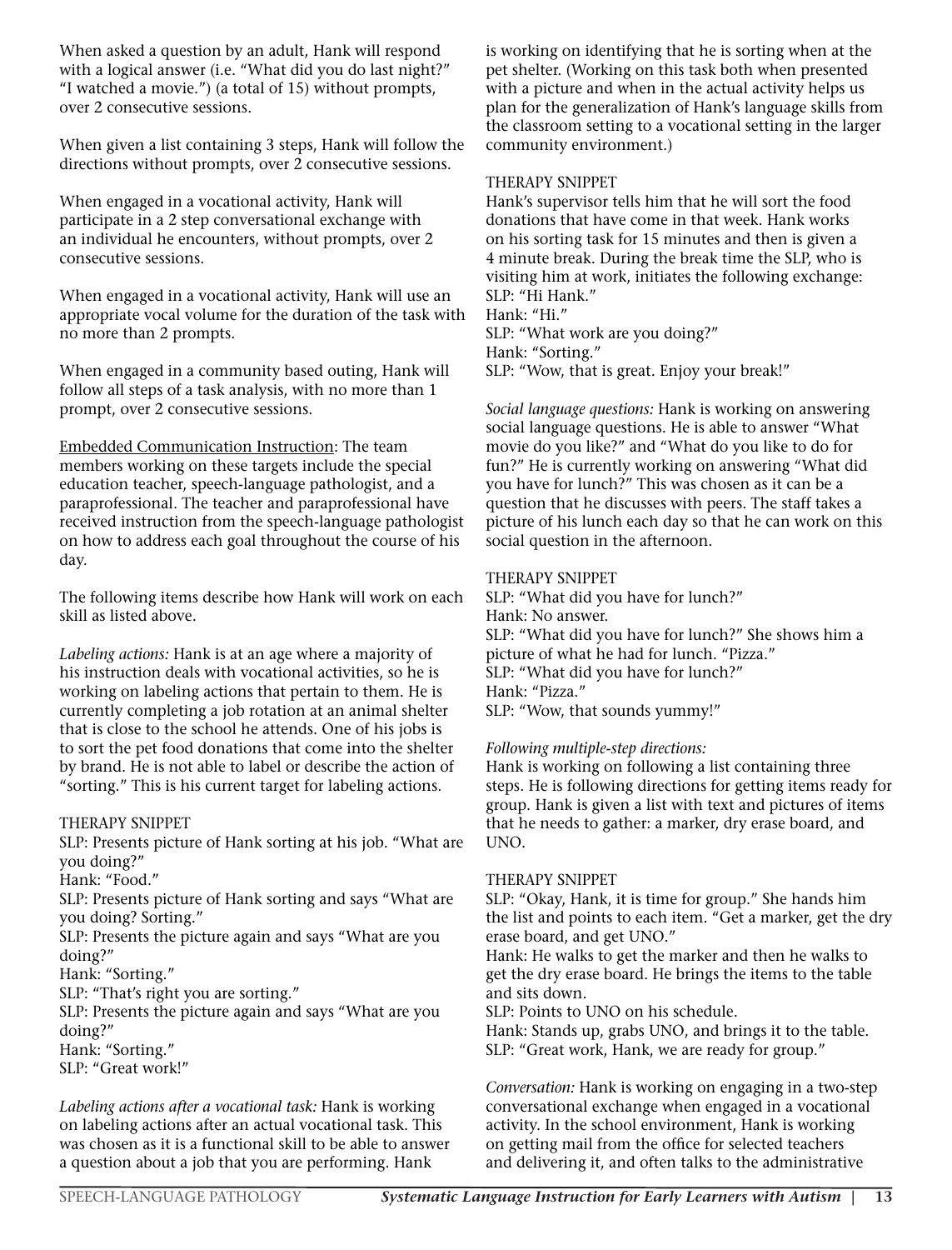assistant and the principal while doing so. This is a natural time to work on a two-step conversation exchange.

#### THERAPY SNIPPET

SLP: "Okay, Hank, it is time to do your mail job." Hank: "Okay." He pushes the mail cart towards the office. Principal: "Hi Hank." Hank: "Hi." Principal: "How are you?" Hank: "Good." SLP: Points to the principal and tells Hank "Ask him." Hank: "How are you?"

Principal: "I'm good. Keep up the good work!"

*Vocal volume:* At times, Hank is too loud for the environment that he is in, so he is working on using an appropriate vocal volume when engaged in a vocational activity. The SLP has taken a video model of Hank doing his mail job, while using an appropriate vocal volume.

#### THERAPY SNIPPET

SLP: "Hank, we are going to watch a video of you working. Remember that we want to use an inside voice when we do our job." Shows him the video. Hank: Watches the video.

SLP: "Great watching the video. Let's do your mail job now and remember to use an inside voice."

Hank: Grabs the mail cart and walks into the office. He sees the administrative assistant and says "Hi," in a loud voice.

SLP: Whispers "Use an inside voice." Hank: Says "Hi," at an appropriate vocal level.

*Task analysis:* Hank's classroom is taking a field trip to the local library. When there, Hank needs to complete all steps of the following task analysis:

| Date | Skill                    | Data |
|------|--------------------------|------|
|      | Walk to the library      | Y N  |
|      | Look for a book          | Y N  |
|      | Pick 1-2 books           | Y N  |
|      | Walk to the self scanner | Y N  |
|      | Get out library card     | Y N  |
|      | Scan card                | Y N  |
|      | Put in password          | Y N  |
|      | Scan book(s)             | Y N  |
|      | Get receipt              |      |

Hank just started work on this skill, so the SLP created a video model of the entire process, including all of the steps in the task analysis.

#### THERAPY SNIPPET

SLP: "Hank, we are going to watch a video of you going to the library." Shows him the video.

Hank: Watches the video.

SLP: "Great watching the video. Let's go to the library now."

Hank: Hank goes to the library with his classmates. He completes each step of the task analysis, only needing 1 prompt for each step.

#### Data Collection

Because a large portion of Hank's goals involve simulated work environments and work in the community, due to the variety of his programs, Hank has a data sheet for school-based goals and a data sheet for communitybased goals. Data is taken on the appropriate data sheet each day. His data sheets are uploaded onto a shared drive, so that all team members can see the documents and update them as needed. At the end of the week, a paraprofessional graphs the data from that week, providing an additional visual cue as to which interventions are effective and which need to be modified to help Hank learn new skills.

*Data Binder Review:* The SLP reviews Hank's binder twice a month. She picks new targets for him to work on, and helps to troubleshoot targets that seem hard for him to learn.

When shown a picture of an action, Hank will label the action correctly (a total of 15) with 90% accuracy, over 2 consecutive sessions.

Hank has met criterion with labeling packing, shredding, and folding. He is currently working on sorting. He has labeled sorting with an average of 60% accuracy, over the past 2 sessions. 90% accuracy is the mastery criterion, so this program will continue to be addressed.

After performing an action during a vocational task, Hank will answer a question about the task (i.e. "What are you doing?" "Shredding paper.") with 90% accuracy, over 2 consecutive sessions.

Hank has met criterion with the answers being packing, shredding, folding, and sorting. The SLP asks his teacher for another job activity he will do in the community. The teacher tells her that during his next rotation he will be working on feeding the animals. The next target chosen is "feeding."

When asked a question by an adult, Hank will respond with a logical answer (i.e. "What did you do last night?" "I watched a movie.") (a total of 15) without prompts, over 2 consecutive sessions.

Hank has met criterion with answering questions about his favorite movie and what he did the night before. He is able to answer "What did you have for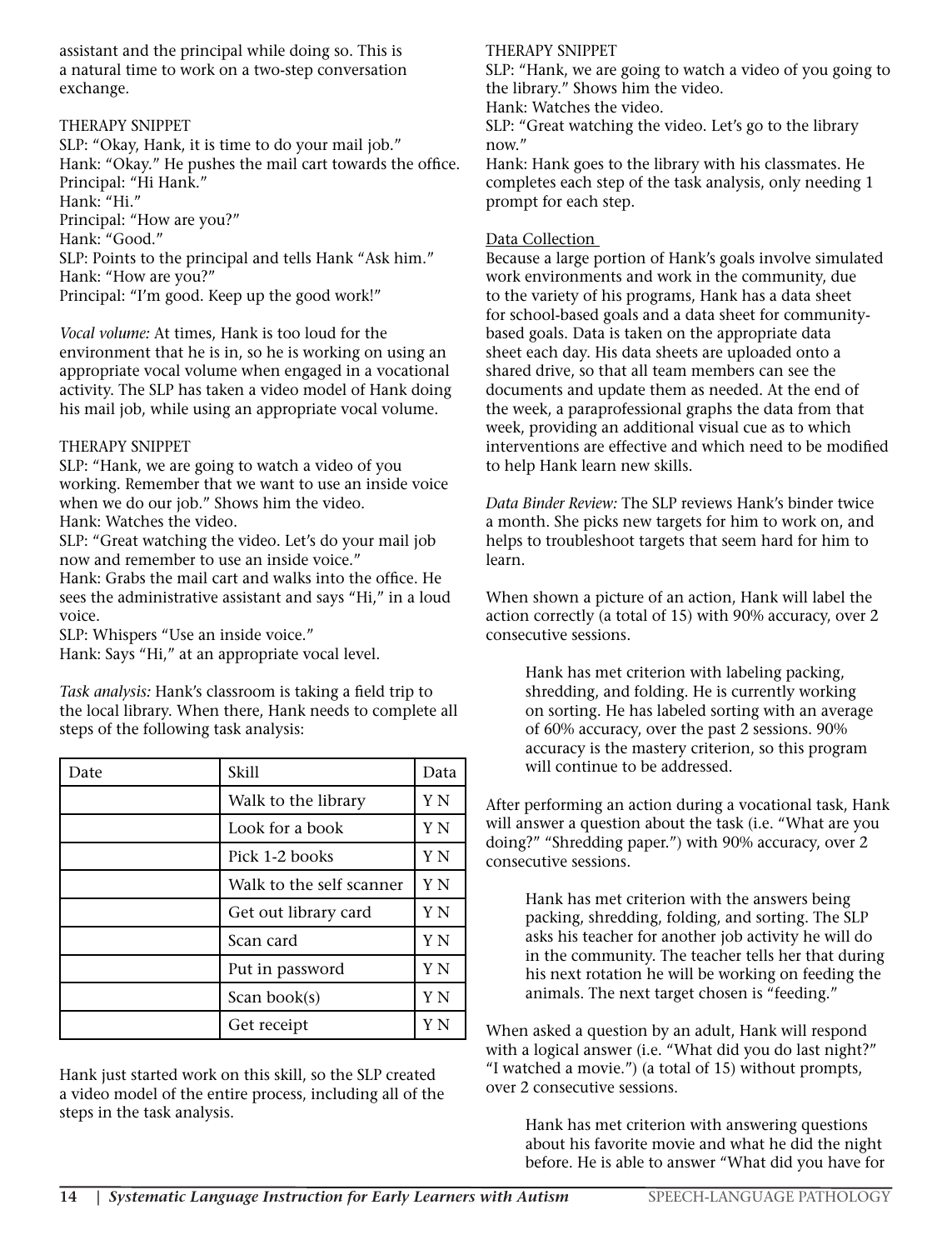lunch?" when given 1 prompt. The SLP does not pick a new target, and tells the team to continue to work on answering this question without prompts.

When given a list containing 3 steps, Hank will follow the directions without prompts, over 2 consecutive sessions.

Hank has met criterion with gathering the yoga cards, a book, and the snack bag for group. He is currently working on gathering a marker, dry erase board, and UNO. He is able to do so with an average of 1 prompt. He has been working on this for 2 months. The SLP suggests taking a video model of Hank gathering the needed items, and having Hank view the video before he follows the direction.

When engaged in a vocational activity, Hank will participate in a 2 step conversational exchange with an individual he encounters, without prompts, over 2 consecutive sessions.

> Hank is working on conversing with others during his mail job. He encounters many different individuals and has been able to engage in a 2 step conversational exchange without prompts, over 2 consecutive sessions. The SLP proposes that he start work on engaging in a 2 step conversational exchange during another vocational opportunity in the building, gathering items that need shredded from a handful of teachers.

When engaged in a vocational activity, Hank will use an appropriate vocal volume for the duration of the task with no more than 2 prompts.

The data shows that Hank continues to require more than 2 prompts to use an appropriate vocal volume during his current mail job. This has been worked on for over 4 weeks and Hank has not made a great deal of progress. The SLP talks with the team to check in, and learns that they can't find the video model that they are supposed to show him. The SLP shows the team where to locate this video and encourages them to show it each time they work on this skill with Hank. Continued work on this skill, using the video model, is recommended at this time.

When engaged in a community based outing, Hank will follow all steps of a task analysis, with no more than 1 prompt, over 2 consecutive sessions.

The use of a video model was recently implemented: Hank watches a video of the entire library trip and all of the steps in the task analysis before he goes to the library. On his first trip to the library, Hank was able to complete each step on the library tasks analysis with 1 prompt. Continued work on this skill, using the video model, is recommended at this time.

#### Progress Reporting

Hank's team develops a progress report for his programming every 9 weeks. Specific information is shared so that his parents and anyone else that may work with him can help him generalize the skills he is working on at school and at work into the natural environment.

#### **In Conclusion**

Both students have a well-rounded intervention program and a dedicated team of individuals who are working together to help them increase his overall communication skills. All targets chosen for Maverick's and Hank's goals have been selected because they are preferred and/or functional. A data binder review for the communication based goals is completed by the SLP in a timely manner, and new targets are developed as needed. When progress reports are due, the SLP shares specific data on the goals, so that these targets can be generalized into the home environment.

### **Case Studies**

Finally, let's consider several brief case studies where one of the six steps is not being implemented. We will discuss what can be done in each case, to implement collaboration, assessment, goal setting, embedded communication intervention, data collection, and progress reporting with fidelity.

#### **Case Study #1**

Fredrick is a 6 year old student. He has a diagnosis of autism. He goes to a public school and is in kindergarten.

He receives school-based speech therapy and special education services for academic subjects, has paraprofessional support 100% of the day, and has parents who are very involved in his education.

The team completed a comprehensive assessment including the VB-MAPP, the EOWPVT-4, and an informal observation of lunch, morning circle and recess.

Per the assessment, Fredrick is not able to communicate his wants and needs throughout the day. At times he carries around a picture book that has icons, but he does not consistently use it to communicate with those around him. He can follow one step directions when accompanied by prompting from the adult giving the direction. Fredrick seems to enjoy engaging with others and particularly likes to engage in centers, recess, and morning circle. He does experience frustration throughout his day, when his communication messages are difficult to understand.

The speech-language pathologist and special education teacher have each created their own goals for his IEP. Fredrick receives speech therapy once a week for 45 minutes in a small group with other students. The teacher has requested a meeting with the SLP to help support her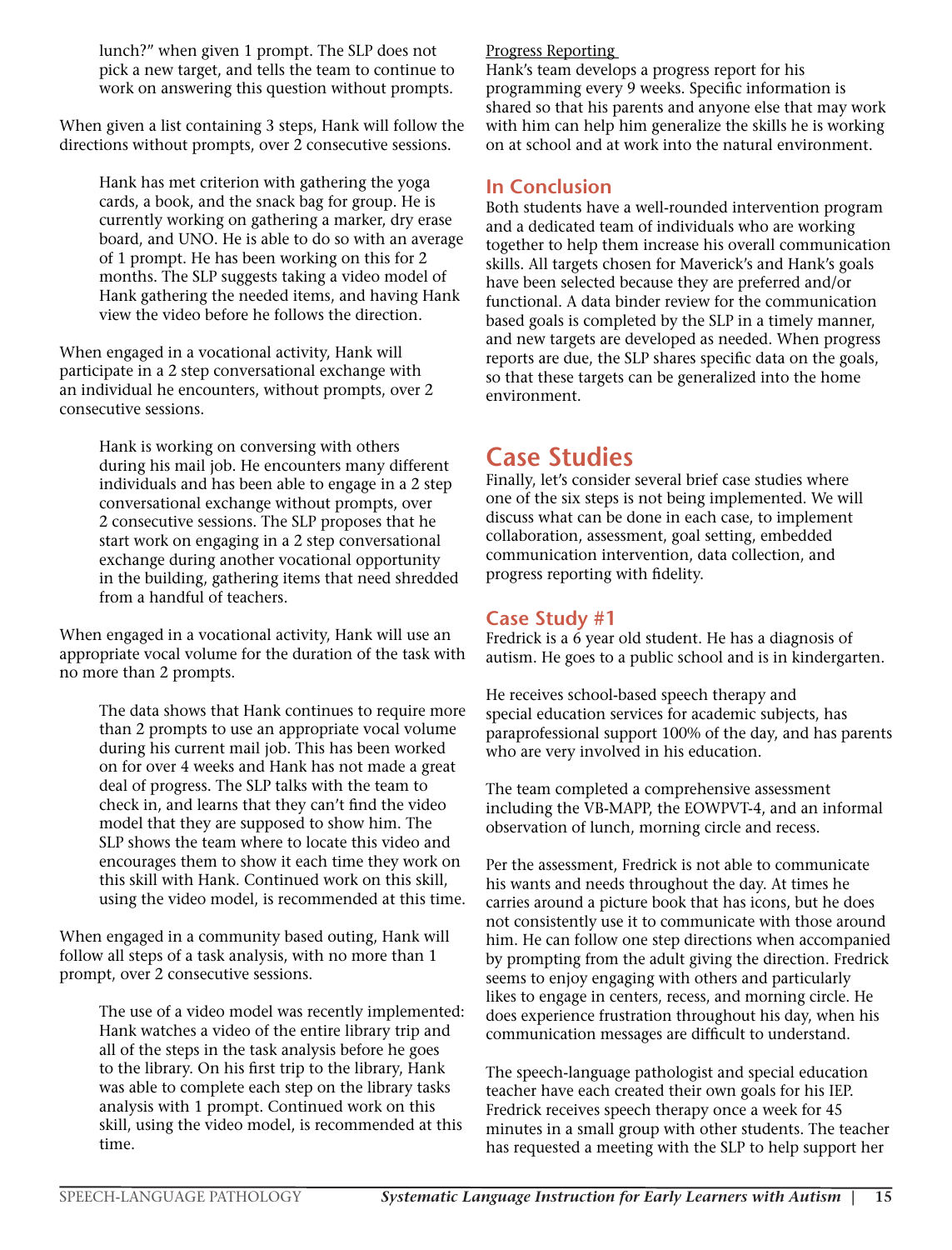goals within the classroom, but schedule conflicts keep getting in the way.

After 3 months, Fredrick's parents voice concern because they feel that Fredrick is not making much progress in the area of communication. What steps could be taken to remedy this situation?

*Recommendations:* First, Fredrick's parents are an important part of the educational team, so the other team members should find out as much as they can about the parents' concerns, and ensure that they are kept informed. Potential strategies include a weekly note home from the teacher, with a sampling of specific communication targets to generalize to the home environment; inviting the parents to a monthly school based observation, to give them a more in-depth understanding of how to work on current communication targets; and/or a brief meeting with parents (via phone or face to face) when progress reports come out, to go over the progress information

Returning to our model, specific areas of concern within this scenario include goal setting and embedded instruction. Even though it can be a challenge due to time constraints and heavy caseloads, collaboration among team members is essential to address these concerns, and to ensure that all team members are fully aware of what the communication goals are, and how to support them throughout Fredrick's day.

In terms of goal setting, the speech language pathologist and special education teacher need to consider the separate goals that Frederick is working on. Can they instead develop shared goals, so that Frederick will have more opportunities to practice his skills across the school day? Creating shared goals helps the team to build a more cohesive program for Frederick, allowing him to make more meaningful progress.

Collaboration can alleviate any continued confusion regarding embedded instruction. In particular, the teacher and speech-language pathologist need to meet so that they can be on the same page: Fredrick needs many opportunities to practice his communication skills across his school day, and the teacher wants to embed additional opportunities for him to practice these skills, but needs to understand how to support the speech therapy goals. If meeting face to face is not an option, it's time to get creative. For example, a shared document in Google Drive would allow both of them to make and edit notes about interventions in real time. Another alternative would be for the SLP to create a brief tutorial about supporting Fredrick's programming.

#### **Case Study #2**

Venita is an  $\overline{8}$  year old student. She has a diagnosis of autism. She goes to a public school and is in third grade.

She receives school-based speech therapy and special education services for academic subjects, has paraprofessional support 100% of the day, and has a mother who is her guardian.

The team completed a comprehensive assessment including the functional communication profile, the EOWPVT-4, and an informal observation of Venita in class.

Per the assessment, Venita is able to communicate her wants and needs throughout the day and with a variety of staff members and peers. She is able to label a variety of nouns, actions and phrases. She does not consistently use grammatically correct sentences, but this is a goal that she is working on in class and in speech therapy sessions. Venita seems to enjoy engaging with other children and likes her time with peers during recess, lunch, specials and language arts.

The speech language pathologist and special education teacher have completed their own assessments and have created a handful of shared communication-based IEP goals. Venita receives speech therapy twice a week for 60 minutes total: one session is an individual session and the other is a small group session consisting of four students. The SLP and teacher work on Venita's goals in the same way, and meet twice a month to discuss her programming.

The teacher points out to the SLP that she is concerned with Valerie's progress with creating grammatically correct sentences. She notes that they have been working on the same three targets for two months now, and that Venita seems to be bored with this program. She also notes that Venita already knows how to create grammatically correct sentences about the pictures she has been using (He is running, She is swimming, They are reading). What steps could be taken to remedy this situation?

*Recommendations:* It is wonderful that the SLP and teacher are both working on the communication-based goal of sentence creation. The creation of shared goals to help students increase their overall communication skills is a great example of collaboration among team members.

The problem in the above case study is that the student appears to have mastered the three sentence creation targets (He is running, She is swimming, They are reading) and new targets have not been chosen. Setting up a robust way to capture data and assuring that all members of the team are gathering data on the same targets is just half the battle. Analyzing the collected data to make decisions about future intervention is a very important piece of the intervention puzzle.

To remedy this situation, the SLP should set up a time within her schedule to complete a binder review for Valerie's communication based programs. This can be difficult to accommodate within our already full schedules, but students who are receiving more intensive services need this type of data review. If we do not complete binder reviews, our students may continue to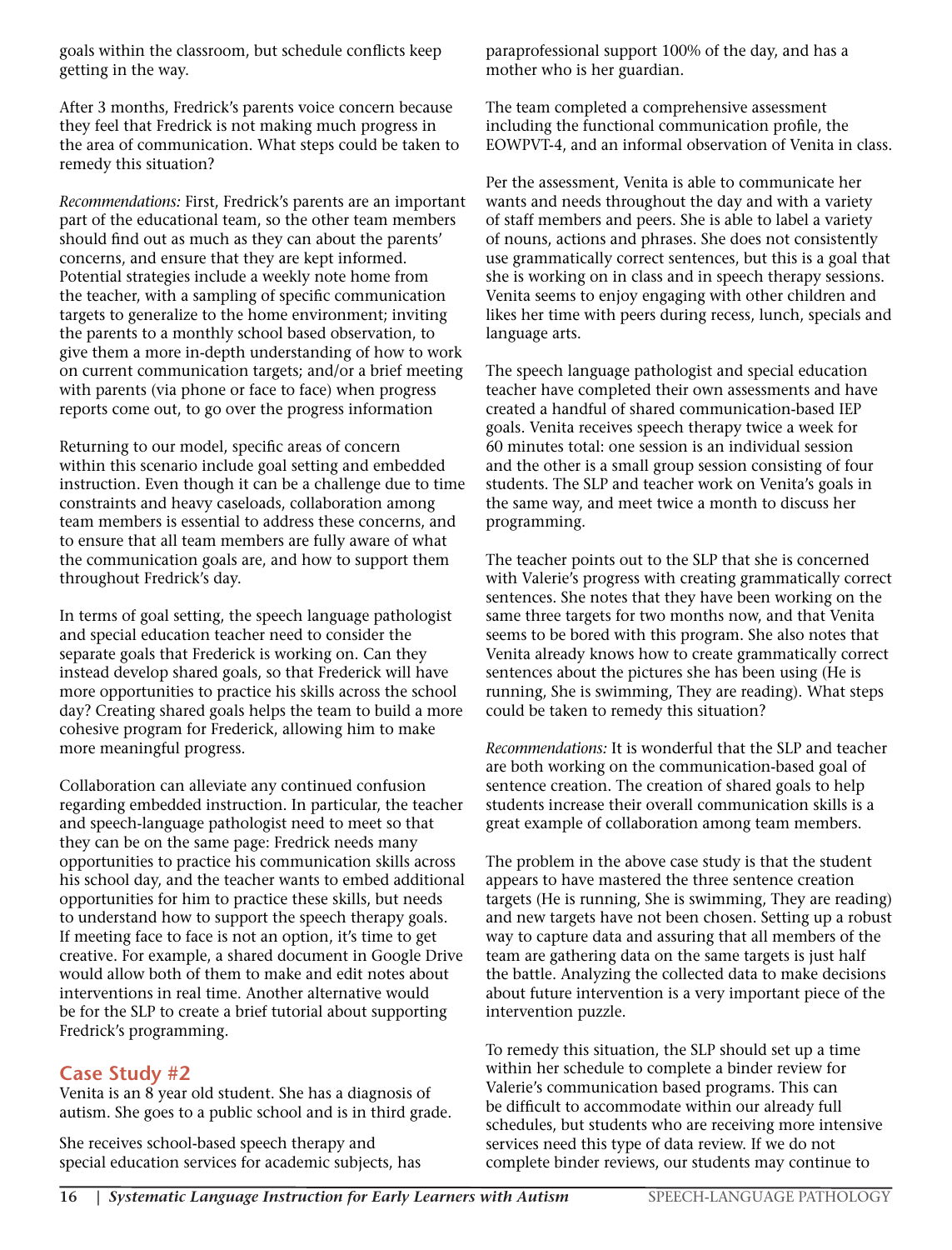work on mastered targets, when they could be working on and learning new information.

If the SLP finds that Valerie has mastered these targets in accordance with the criterion included on the goal for sentence creation, he should determine additional targets that Valerie can work on for her sentence creation goal. These new targets should be communicated to the teacher and other integral team members that also might be supporting work on this goal. The team can then gather materials to work on the new sentence construction targets that have been chosen.

#### **Case Study #3**

Anders is a 12 year old student. He has a diagnosis of autism. He goes to a public school and is in sixth grade.

He receives school-based speech therapy and special education services for all academic subjects, has paraprofessional support 100% of the day, and has a supportive home environment. Anders also receives services from an outside board certified behavior analyst (BCBA). The BCBA has conducted a functional behavior assessment to help determine the function of Anders problem behavior, including mild forms of aggression (hitting other adults, hitting other students), attempting to leave the classroom or teaching area, and verbal protesting. Due to the intensity of these behaviors, Anders works with a rotation of three paraprofessionals throughout the day; the BCBA has helped the team develop a behavior plan, and trained the team on how to implement it. The BCBA visits the school team once a month to check in, review behavior data and observe Anders.

The team completed a comprehensive assessment including the AFLS, the EOWPVT–4, and an informal observation of Anders in class, lunch, and during art class.

Per the assessment, Anders is able to communicate his wants and needs throughout the day and with a variety of staff members and peers. He is able to label a variety of nouns, actions, and phrases. He is also able to create grammatically correct sentences about a picture. He has difficulty participating in cooperative group lessons and with engaging in leisure activities with peers.

The speech-language pathologist and special education teacher have completed their own assessments and have created a handful of shared communication-based IEP goals. Anders receives speech therapy twice a week for 60 minutes total. One session is an individual session and the other session is a small group session consisting of 5 students. The SLP and teacher work on goals in the same way and meet once a month to discuss his programming.

The teacher points out that the paraprofessionals seem confused about how to work on Anders' leisure-based goal: "Anders will engage in a cooperative leisure activity for a duration of 20 minutes, with no more than one prompt." The current target is playing modified UNO (after watching a video model of how to play the game). The SLP has created a daily data sheet that is shared and used with all staff; she has also put on the data sheet the exact game that is to be played during the cooperative leisure lesson each day, and the video model is readily available and saved on the classroom computer. In addition, the SLP and teacher showed the paraprofessionals how to play modified UNO two months ago. Despite this, the students are still having trouble playing the game without prompting. What else could the SLP and teacher do to help the paraprofessionals gain a better understanding how to embed work on Anders' leisure-based goal daily?

*Recommendations:* It is great that Anders has three paraprofessionals to help implement his programming across the day; particularly when multiple people are involved, however, it can be difficult to train staff to support communication goals across the student's school day. The data sheet is a good start, and some training has already been conducted; adding behavioral skills training can more thoroughly orient the paraprofessionals.

The teacher and SLP secure a time to meet with the paraprofessionals to train them on how to target Ander's leisure goal, using a behavioral skills training (Miltenberger 2008) approach.

- 1. Instructions: The SLP and therapist describe the goal to the staff, reviewing all the steps involved in playing modified UNO.
- 2. Modeling: The SLP and therapist model how to access the video model on the classroom computer and when to show it to the students. The paraprofessionals all view the video model to ensure familiarity. The SLP and therapist the model how to set up and play modified UNO.
- 3. Rehearsal: The paraprofessionals role play presenting the video model to the students, setting up the activity, and facilitating game play.
- 4. Feedback: The SLP and teacher allow the paraprofessionals two weeks to run the modified leisure program with Anders and the small group of peers he meets with weekly. Then the SLP and teacher give the paraprofessionals feedback regarding their implementation of this modified leisure program.

By following a behavioral skills training approach, we are including a thorough training for the staff who will be helping to support communication programming. This is a very important piece to the intervention puzzle. If we skip this step, staff may have unanswered questions; when staff are unsure of how to work on a skill with a student, they may not do so. This may in turn cause our student to make slower progress with his communication programming.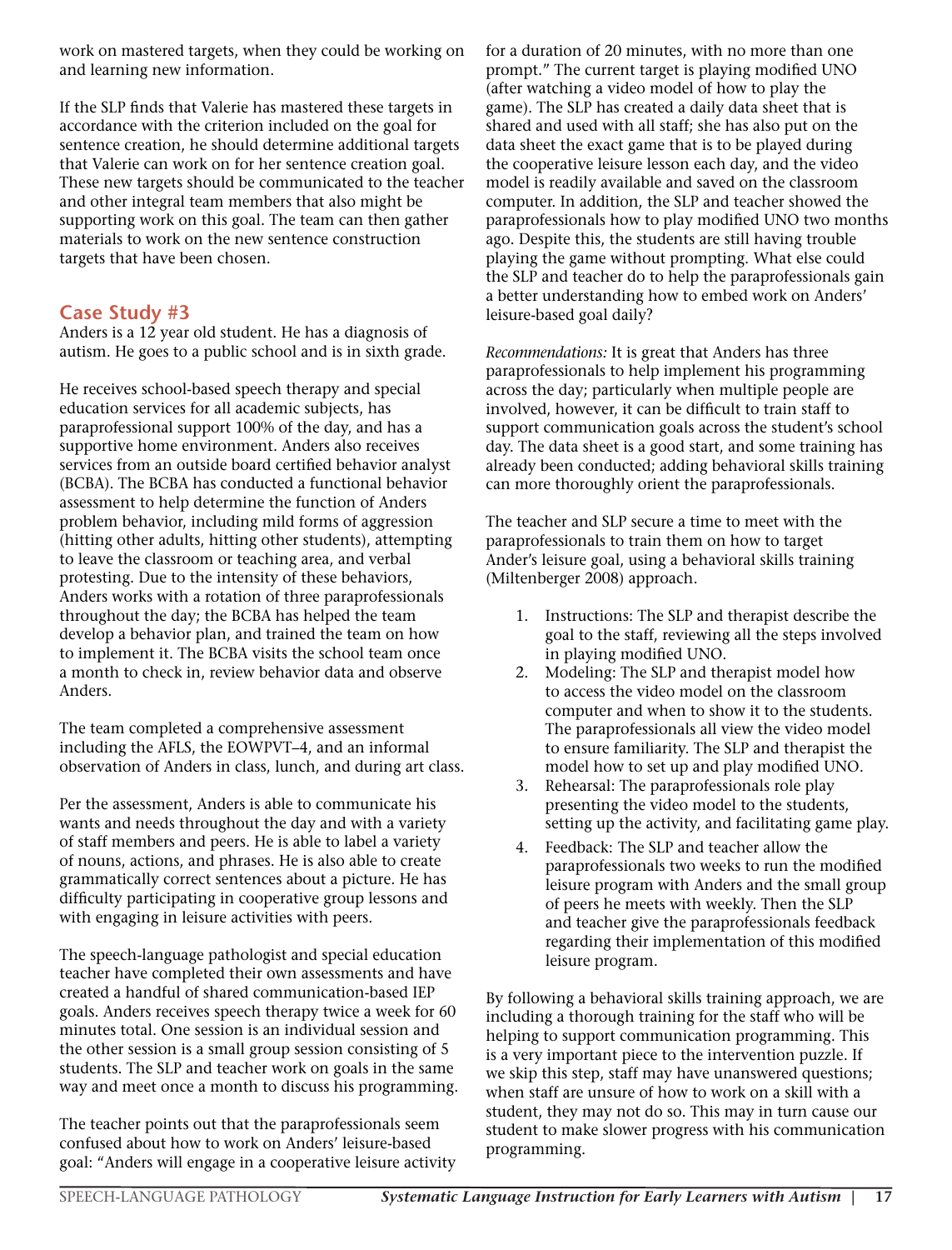### **Conclusion**

The six-step model presented in this course, implemented with fidelity, can be of great support to the child who has limited or emerging verbal skills. The examples and case studies we've discussed are a helpful step in the learning process, allowing us to work through the information and apply it to simulated scenarios together. The next step will include analyzing your current caseloads for the potential to implement this model – with, as always, the end goal of providing effective services for students with autism and other complex communication disorders.

### **References**

Adams, A. E. (2010). *Understanding the skill of functional task analysis* (Order No. 3451375). Available from Education Collection. (862345029). Retrieved from https://search.proquest.com/ docview/862345029?accountid=166077

American Educational Research Association. Retrieved from https://www.aera.net/ on September 1, 2018.

American Psychiatric Association. (2013). Diagnostic and statistical manual of mental disorders (5th ed.)

American Speech-Language-Hearing Association (n.d.). *Autism* (Practice Portal). Retrieved from www.asha. org/Practice-Portal/Clinical-Topics/Autism/ on September 4, 2018.

Annett, John (2004). Hierarchical task analysis. In D. Diaper & N. A. Stanton (Eds.), The handbook of task analysis for human-computer interaction. Mahwah, NJ: Lawrence Erlbaum Associates.

Barbera, M. L., & Rasmussen, T. (2007). *The verbal behavior approach: how to teach children with autism and related disorders*. London: Jessica Kingsley.

Besler, F., & Kurt, O. (2016). Effectiveness of video modeling provided by mothers in teaching play skills to children with autism. *Kuram Ve Uygulamada Egitim Bilimleri, 16*(1), 209-230. doi:http://dx.doi.org/10.12738/ estp.2016.1.0273

Centers for Disease Control and Prevention. (2018). Autism.

Cooper J.O, Heron T.E, Heward W.L. Applied behavior analysis (2nd ed.) Upper Saddle River, NJ: Pearson; 2006.

Interprofessional Education Collaborative. Retrieved from https://www.ipecollaborative.org/resources.html on September 3, 2018

Kelley, M. E., Shillingsburg, M. A., Castro, M. J., Addison, L. R., & LaRue,Robert H.,,Jr. (2007). FURTHER EVALUATION OF EMERGING SPEECH IN CHILDREN WITH DEVELOPMENTAL DISABILITIES: TRAINING VERBAL BEHAVIOR. *Journal of Applied Behavior Analysis, 40*(3), 431-45. Retrieved from https://search.proquest. com/docview/225043057?accountid=166077

Kleiman, Larry. Functional Communication Profile – Revised. Linguisystems.

Leaf, J. B., Cihon, J. H., Leaf, R., Mceachin, J., & Taubman, M. (2016). A progressive approach to discrete trial teaching: Some current guidelines. *International Electronic Journal of Elementary Education, 9*(2), 361- 372. Retrieved from https://search.proquest.com/ docview/1967313128?accountid=166077

Leaf, J. B., Leaf, R., Mceachin, J., Taubman, M., Ala'irosales, S., Ross, R. K., Weiss, M. J. (2016). Applied behavior analysis is a science and, therefore, progressive. *Journal of Autism and Developmental Disorders, 46*(2), 720- 731. doi:http://dx.doi.org/10.1007/s10803-015-2591-6

Miltenberger R. Behavior modification: Principles and procedures (4th ed.) Belmont, CA: Wadsworth; 2007.

Morlock, L., Reynolds, J. L., Fisher, S., & Comer, R. J. (2015). Video modeling and word identification in adolescents with autism spectrum disorder. *Child Language Teaching and Therapy, 31*(1), 101-111. doi:http://dx.doi. org/10.1177/0265659013517573

National Professional Development Center on Autism Spectrum Disorder (2011) Evidenced-based practice: Video modeling. Retrieved from: http://autismpdc.fpg.unc.edu/ content/video-modeling (December 2013).

Partington, James and Mueller, Michael. The Assessment Of Functional Living Skills. Stimulus Publications.

Pearson Clinical online – Speech & Language section. Retrieved from https://www.pearsonclinical.com/ language.html, on September 3, 2018.

Wiig, Elisabeth H., PhD, Eleanor Semel, EdD, Wayne A. Secord, PhD. Clinical Evaluation of Language Fundamentals –  $5<sup>th</sup>$  editions. Pearson

Williams-Diehm, Kendra L., PhD, Dawn A. Rowe, PhD, Margaret C. Johnson, MEd, and Jean Francois Guilmeus, BS, Career Development and Transition for Exceptional Individuals. Vol 41, Issue 1, pp. 16 - 26. First Published December 7, 2017.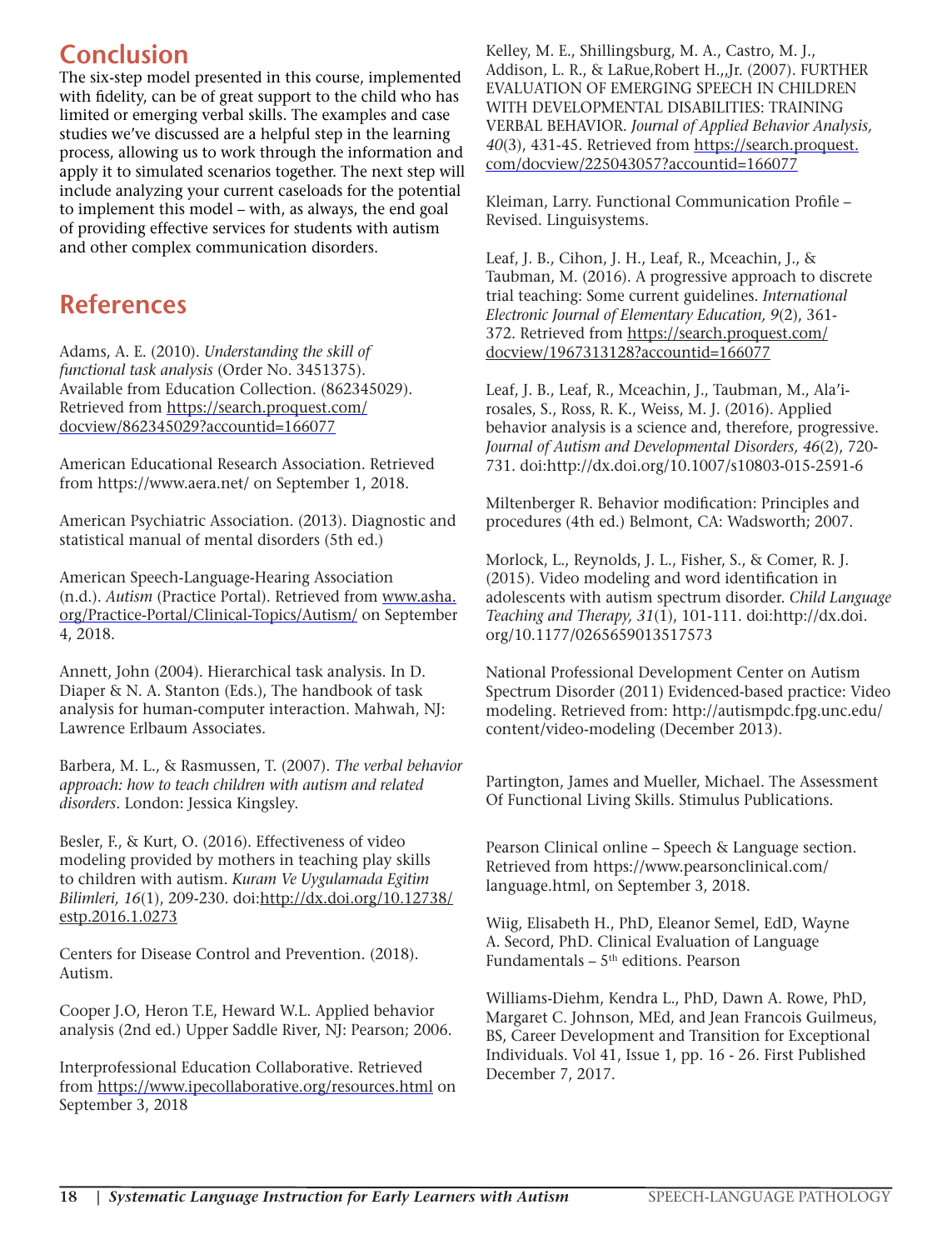# SYSTEMATIC LANGUAGE INSTRUCTION FOR EARLY LEARNERS WITH AUTISM

### Final Exam (2 CE HOURS)

- **1. As defined in ASHA's Practice Portal, "autism spectrum disorder (ASD) is a neurodevelopmental disorder characterized by deficits in social communication and social interaction and the presence of restricted, repetitive behaviors." Social communication defecits include \_\_\_\_\_\_\_\_.**
	- a. Hyper- and/or hypo-sensitivity to sensory input
	- b. Impairments in aspects of joint attention and social reciprocity
	- c. Inflexible adherence to routines
	- d. Restricted interests
- **2.** *Joe is working on labeling giraffe. (a) The discriminative stimulus is instruction from the therapist, who is holding up a picture of a giraffe and asking "What is it?" (b) The response from the learner is the label "giraffe." (c) The consequence is reinforcement from the therapist in the form of verbal praise: "That is a giraffe – great job!"* **This is an example of \_\_\_\_\_\_\_\_.**
	- a. Discrete trial teaching
	- b. Generalization
	- c. Natural environment teaching
	- d. Task analysis
- **3. \_\_\_\_\_\_\_\_: "The process of using valuable reinforcers to condition people, materials, and environments to become reinforcing."**
	- a. Data
	- b. Generalization
	- c. Pairing
	- d. Verbal behavior
- **4. The following are examples of which verbal operant?**

*Hearing "A, B, C, \_" Saying "D" Hearing "Twinkle, twinkle, little \_" Saying "star" "What is your mom's name?' "Lainey" "What drink do you like?" "Juice"*

- a. Echoics
- b. Intraverbals
- c. Mands
- d. Tacts
- **5. \_\_\_\_\_\_\_\_ is the verbal operant that involves labeling a picture, object, or action.**
	- a. Echoing
	- b. Listener behavior
	- c. Manding
	- d. Tacting
- **6. According to the National Professional Development Center on Autism Spectrum Disorders (2011), video modeling is an evidencebased intervention for \_\_\_\_\_\_\_\_.**
	- a. All individuals with ASD
	- b. Individuals with ASD in elementary through middle school
	- c. Individuals with ASD in high school
	- d. Individuals with ASD in preschool
- **7. The Interprofessional Education Collaborative (2016) lists four main areas of competency for interprofessional and collaborative practice. Which of the following is NOT one of them?**
	- a. Interprofessional Communication
	- b. Roles/Responsibilities
	- c. Specialization/Boundaries
	- d. Teams/Teamwork
- **8. "An interactive, play-based assessment that provides comprehensive information about language skills for children at high risk for moderate-to-severe language delays. It is a good tool if you are working with students who are younger in age, as it looks at early developmental language skills," describes which standardized measure?**
	- a. Clinical Evaluation of Language Fundamentals, Fifth Edition (CELF–5)
	- b. Expressive One-Word Picture Vocabulary Test, Fourth Edition (EOWPVT–4)
	- c. Peabody Picture Vocabulary Test, Fourth Edition (PPVT–4)
	- d. Preschool Language Scale, Fifth Edition (PLS-5)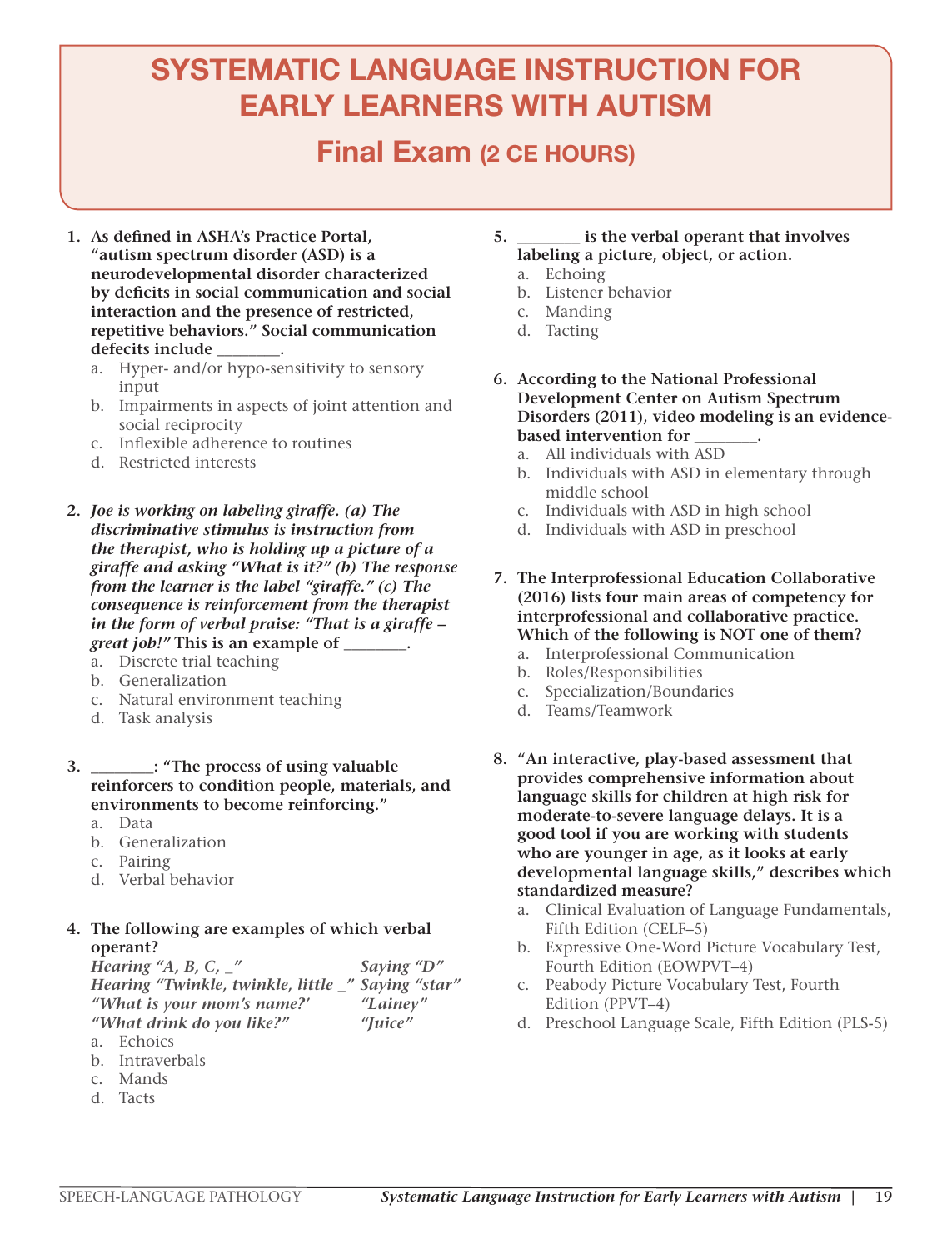- **9. "It evaluates eleven major skill categories of communication and related aspects, including sensory, motor, behavior, attentiveness, receptive language, expressive language, pragmatic/social, speech, voice, oral, and fluency. The profile does not yield standard scores; rather, it is an informal instrument that provides information as to where the individual subject is performing," describes which nonstandardized measure?**
	- a. Assessment of Functional Living Skills (AFLS)
	- b. Communication Matrix
	- c. Functional Communication Profile Revised (FCP-R)
	- d. Verbal Behavior Milestones Assessment and Placement Program (VB-MAPP)
- **10. "Sal will label actions (a total of 20) over 2 consecutive sessions." Which of the following important considerations is missing from this goal?**
	- a. A quantity for the skill learned
	- b. A time frame for mastery
	- c. How accuracy will be measured
	- d. What skill will be captured
- **11. "Julian will use comments within a 10 minute group with no more than 1 prompt, over 2 consecutive sessions." Which of the following important considerations is missing from this goal?**
	- a. A quantity for the skill learned
	- b. A time frame for mastery
	- c. How accuracy will be measured
	- d. What skill will be captured
- **12. "The therapist describes labeling, and how to work on this skill," describes which step of behavioral skills training?**
	- a. Feedback
	- b. Instructions
	- c. Modeling
	- d. Rehearsal
- **13. In order to create a visual analysis of how a student is doing with a target, a member of the educational team should \_\_\_\_\_\_\_\_\_.**
	- a. Build a task analysis
	- b. Graph the data from the daily data sheet
	- c. Select a new target for him/her to work on
	- d. Share the daily data sheet
- **14. Which of the following is an example of specific progress reporting?**
	- a. Goal: When given a verbal one step direction, Mallory will follow the direction (a total of 10) without prompts, over 2 consecutive sessions. *Mallory is able to follow the directions "come here" and "throw away" without prompts, over 2 consecutive sessions.*
	- b. Goal: When presented with a where question, Mallory will answer it with a logical answer (a total of 12 examples) with 90% accuracy, over 2 consecutive sessions. *Mallory is able to answer where questions with 75% accuracy*
	- c. Goal: When shown a picture, Mallory will label the place (a total of 12) with 90% accuracy, over 2 consecutive sessions. *Mallory has been working hard on this target. She is able to complete this with 75% accuracy.*
	- d. None of the above
- **15. Which of Maverick's goals contains all of the important considerations discussed in "Goal Setting"?**
	- a. When given a verbal one step direction, Maverick will follow the direction (a total of 10) without prompts.
	- b. When greeted by a familiar adult, Maverick will respond with a greeting (i.e. Hi, Hello).
	- c. When presented with a fill in the blank phrase (i.e. ready, set, \_) Maverick will fill in the blank with a logical word (a total of 12 examples) with 90% accuracy, over 2 consecutive sessions.
	- d. When shown a picture, Maverick will label the action using the present progressive form (a total of 12), over 2 consecutive sessions.
- **16. Which verbal operant is the SLP working on with Maverick?**  *SLP: "Baa, baa says the \_. " Maverick: "Sheep." SLP: "Great job, Maverick! The cow says \_." Maverick: "Moo."*

 *SLP: "That's right, the cow says moo."* 

- a. Echoics
- b. Intraverbals
- c. Listener behaviors
- d. Tacts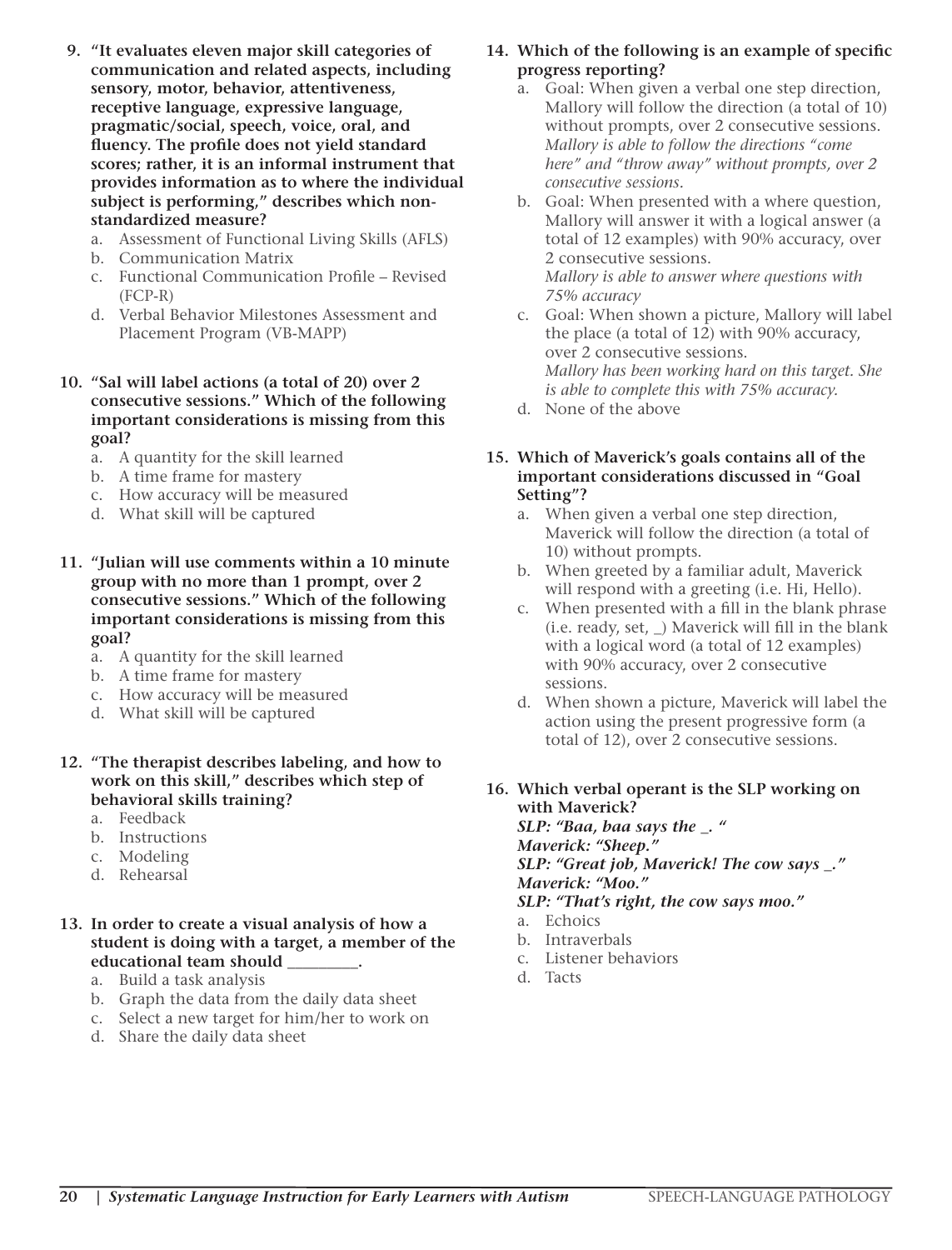**17. Which verbal operant is the SLP working on with Hank?**

 *SLP: "Okay, Hank, it is time for group." She hands him the list and points to each item. "Get a marker, get the dry erase board, and get UNO." Hank: He walks to get the marker and then he walks to get the dry erase board. He brings the items to the table and sits down. SLP: Points to UNO on his schedule. Hank: Stands up, grabs UNO, and brings it to the* 

*table.* 

 *SLP: "Great work, Hank, we are ready for group."* a. Echoics

- b. Intraverbals
- c. Listener behaviors
- d. Mands
- **18. Hank's classroom is taking a field trip to the local library. When there, Hank needs to complete all steps of the following:**

| Date | Skill                    | Data |
|------|--------------------------|------|
|      | Walk to the library      | Y N  |
|      | Look for a book          | Y N  |
|      | Pick 1-2 books           | Y N  |
|      | Walk to the self scanner | Y N  |
|      | Get out library card     | Y N  |
|      | Scan card                | Y N  |
|      | Put in password          | Y N  |
|      | Scan book(s)             | Y N  |
|      | Get receipt              | Y N  |

#### **This tactic is \_\_\_\_\_\_\_\_.**

- a. Generalization
- b. Pairing
- c. Task analysis
- d. Video modeling
- **19. Consider the following: "Valerie's special education teacher points out to the SLP that she is concerned with Valerie's progress with creating grammatically correct sentences. She notes that they have been working on the same three targets for two months now, and that Venita seems to be bored with this program. She also notes that Venita already knows how to create grammatically correct sentences about the pictures she has been using (He is running, She is swimming, They are reading)." What steps could be taken to remedy this situation?**
	- a. A data binder review, potentially followed by the assignment of additional targets
	- b. A reduction in embedded instruction
	- c. Additional informal observation
	- d. Additional standardized assessment
- **20. Anders' special education teacher and SLP meet with his paraprofessionals to train them on how to target his leisure goal. When the paraprofessionals role play presenting the video model to the students, setting up the activity, and facilitating game play, which step of behavioral skills training are they engaged in?** 
	- a. Feedback
	- b. Instructions
	- c. Modeling
	- d. Rehearsal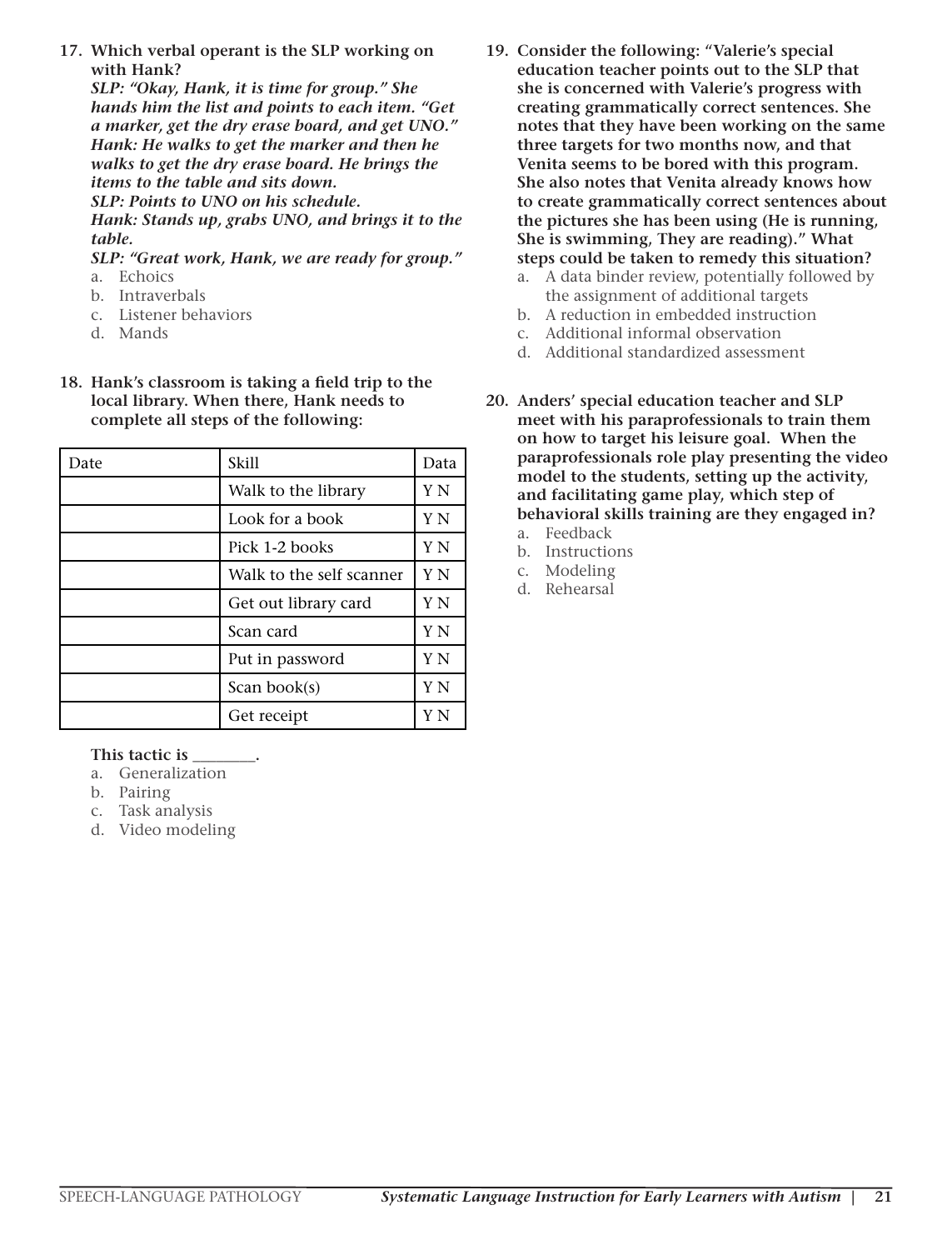### **ANSWER SHEET**

| ** See instructions on the cover page to submit your exams and pay for your course. |  |  |  |  |  |  |
|-------------------------------------------------------------------------------------|--|--|--|--|--|--|
|                                                                                     |  |  |  |  |  |  |

**By submitting this final exam for grading, I hereby certify that I have spent the required time to study this course material and that I have personally completed each module/session of instruction.**

| <b>Systematic Language Instruction for</b><br><b>Early Learners with Autism</b><br><b>Final Exam</b>           |                                                                                                                                                                                                                                                                      |                                                                                                   |                                                                                                                                     |                                                                                                                                   |  |  |  |  |  |
|----------------------------------------------------------------------------------------------------------------|----------------------------------------------------------------------------------------------------------------------------------------------------------------------------------------------------------------------------------------------------------------------|---------------------------------------------------------------------------------------------------|-------------------------------------------------------------------------------------------------------------------------------------|-----------------------------------------------------------------------------------------------------------------------------------|--|--|--|--|--|
| $\mathbb{A} \mathbb{B} \mathbb{C} \mathbb{O} \mathbb{D}$<br>$(A)$ $(B)$ $(C)$ $(D)$<br>$(A)$ $(B)$ $(C)$ $(D)$ | 5. $\left(\overline{A}\right)\left(\overline{B}\right)\left(\overline{C}\right)\left(\overline{D}\right)$<br>6. $\left(\overline{A}\right)\left(\overline{B}\right)\left(\overline{C}\right)\left(\overline{D}\right)$<br>$\mathbb{A}\mathbb{B}\mathbb{C}\mathbb{D}$ | $(A)$ $(B)$ $(C)$ $(D)$<br>9.<br>$(A)$ $(B)$ $(C)$ $(D)$<br>10.<br>$(A)$ $(B)$ $(C)$ $(D)$<br>11. | 13. $\mathbb{A}(\mathbb{B}(\mathbb{C})\mathbb{O})$<br>14. $\mathbb{(A)}\mathbb{(B)}\mathbb{(C)}\mathbb{(D)}$<br>15. (A) (B) (C) (D) | 17. $\mathbb{A}(\mathbb{B}(\mathbb{C})\mathbb{O})$<br>18. (A) $(B)$ $(C)$ $(D)$<br>19. $\mathbb{A}\mathbb{B}\mathbb{C}\mathbb{O}$ |  |  |  |  |  |
| $\sigma$ (B) $\prime$<br>4.<br>(A)                                                                             | $(A)$ $(B)$ $(C)$ $(D)$                                                                                                                                                                                                                                              | B)<br>12.<br>(A) (                                                                                | $(B)$ (C) (D)<br>16. (A)                                                                                                            | $(A)$ $(B)$ $(C)$ $(D)$<br>20.                                                                                                    |  |  |  |  |  |

**Accessibility and/or special needs concerns? Contact customer service by phone at (888) 564-9098 or email at support@pdhacademy.com.**

### **Refund and general policies are available online at http://pdhacademy.com/policies/**